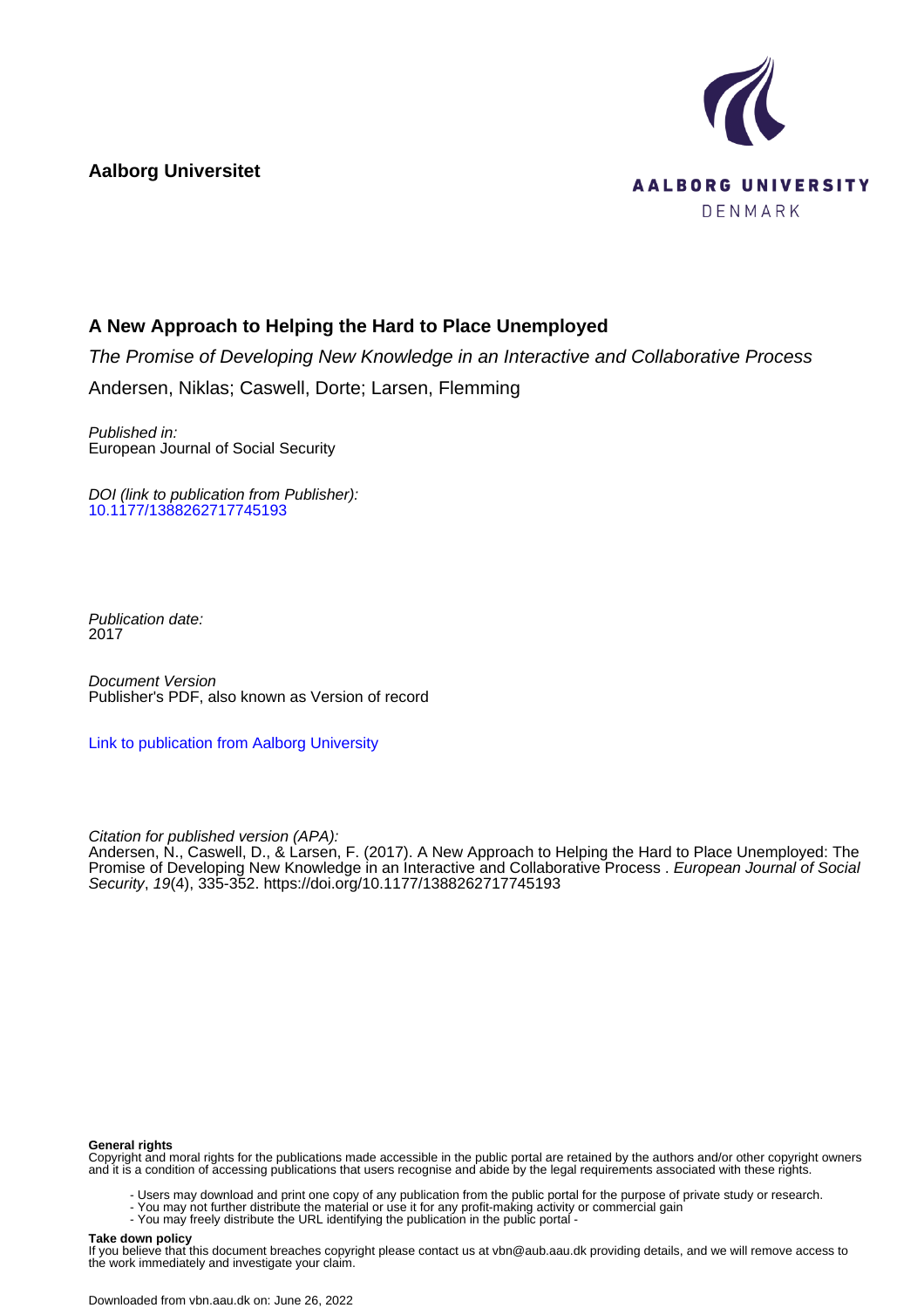

European Journal of Social Security 2017, Vol. 19(4) 335–352 © The Author(s) 2017 Reprints and permissions: [sagepub.co.uk/journalsPermissions.nav](https://uk.sagepub.com/en-gb/journals-permissions) [DOI: 10.1177/1388262717745193](https://doi.org/10.1177/1388262717745193) [journals.sagepub.com/home/ejs](http://journals.sagepub.com/home/ejs)



A New approach to Helping the hard-to-place Unemployed: The promise of developing new knowledge in an interactive and collaborative process

Niklas A. Andersen

Aalborg University, Denmark

Dorte Caswell

Aalborg University, Denmark

### Flemming Larsen

Aalborg University, Denmark

#### **Abstract**

The reforms of the social and employment services that have swept across most of the developed world since the 1990s have enormously expanded the groups of citizens receiving active employment measures. Nevertheless, up until now, most countries have only seen limited results from enhancing the labour market participation of the most vulnerable groups. We argue that the goal of including a greater share of the harder-to-place unemployed in the labour market is not likely to be achieved through the tried and tested ways of developing knowledge, policy and practice. Rather, we propose a different approach to generating and exchanging the necessary knowledge for developing active employment policy and practice. As an alternative to the evidence-based knowledge paradigm, we set up a model for knowledge production that is made through co-operation between practice and research. This model investigates the potential for integrated services and for co-production by acknowledging the importance of the experiences of frontline professionals and clients in developing employment services.

### Keywords

employment policy and services, evidence-based practice, vulnerable unemployed, innovation, knowledge-production

#### Corresponding author:

Flemming Larsen, Department of Political Science, Aalborg University, Fibigerstraede 1, 9220 Aalborg. E-mail: flemlar@dps.aau.dk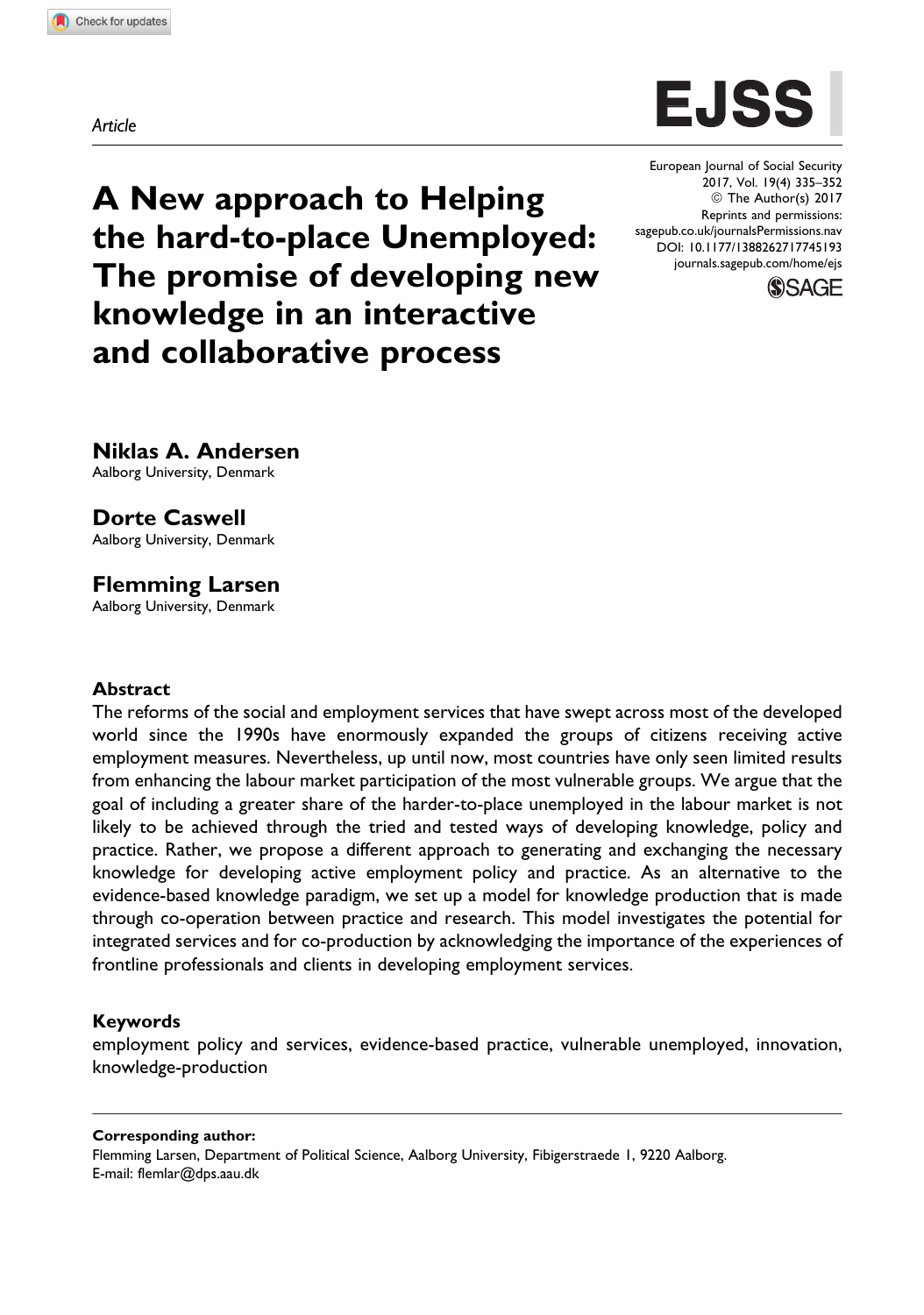## Introduction

The development of active employment policies and the governance systems supporting them in Denmark, as well as in many other countries, pose a substantial societal challenge when it comes to enhancing employment for the most vulnerable unemployed.<sup>1</sup> The research on active employment policies and measures is increasingly modelled on the ideals of evidence-based knowledge, which entails a somewhat reductionist view on the problems experienced by this group of unemployed people. Until now, evidence-based knowledge has mainly been concerned with the effects of active employment policies and measures on the unemployed with few problems besides their unemployment. Nevertheless, this knowledge has, to a large degree, been used to develop policy measures and reforms for a wider and more heterogeneous group of unemployed people. The concerns of this article are, therefore, to propose a research agenda that will help to solve the societal challenge posed by the most vulnerable unemployed. This is done by developing a conceptual framework in which the success (or lack thereof) of the employment services for the vulnerable unemployed is developed through a complex interplay of institutional, organisational and client-specific contexts, and where evidence-based knowledge promoted by the scientific community does not replace or subvert the (often tacit) knowledge of frontline personnel.

There are many arguments for giving the most vulnerable unemployed political priority, ranging from the competitive argument for enhancing employment to maintain economic sustainability in the welfare state to the social argument of giving vulnerable citizens a meaningful life. The political attraction of this challenge has been accentuated because of the limited success so far in increasing employment for this group of vulnerable unemployed clients. If we look at the development since the beginning of the millennium across different types of welfare state, even in those countries with high employment rates in northern Europe, a consistent rate of 15 to 25 per cent of the population of working age are placed outside the labour market with no chance of gaining employment in the foreseeable future (Bredgaard et al.,  $2015$ ).<sup>2</sup> The most popular political response to this challenge is to be found in welfare-to-work, or activation policies, that have swept across the western world in the last two decades. Although there is considerable debate on how these policies should be defined, which partly reflects the debates about varieties of activation (see Barbier and Ludwig-Mayerhofer, 2004; Heidenreich and Rice, 2016), the consequences of these policy reforms can be seen in the strengthened conditionality of benefit entitlements and in the activation obligations of benefit recipients (Van Berkel et al., 2017). The political solution has mainly been to transfer the more disciplinary and regulatory approach used for the easier-to-place unemployed to the harder-to-place and more vulnerable unemployed. Thus, there has been a considerable broadening of the target group for welfare-to-work and activation policies. The preferred knowledge documenting the effects of this approach and legitimating it, has placed evidence-based studies – defined as studies conducted by Randomised Controlled Trials (RCT) or other (quasi) experimental methods – at the top of the knowledge hierarchy. However, this poses

<sup>1.</sup> We define the vulnerable unemployed as recipients of social assistances with extensive problems in addition to unemployment that hinder them from securing a job. These problems are typically of a social, psychological and/or physical nature, which make it unlikely that these social assistance recipients will obtain regular employment in the foreseeable future.

<sup>2.</sup> These comparative data are drawn from OECD statistics on 'inactive citizens'. As the OECD definition includes stay-athome men/women and students but excludes people on in-work benefits, it is likely that the group of vulnerable citizens outside the labour market is a bit smaller, at around 15 to 20 per cent of the working age population.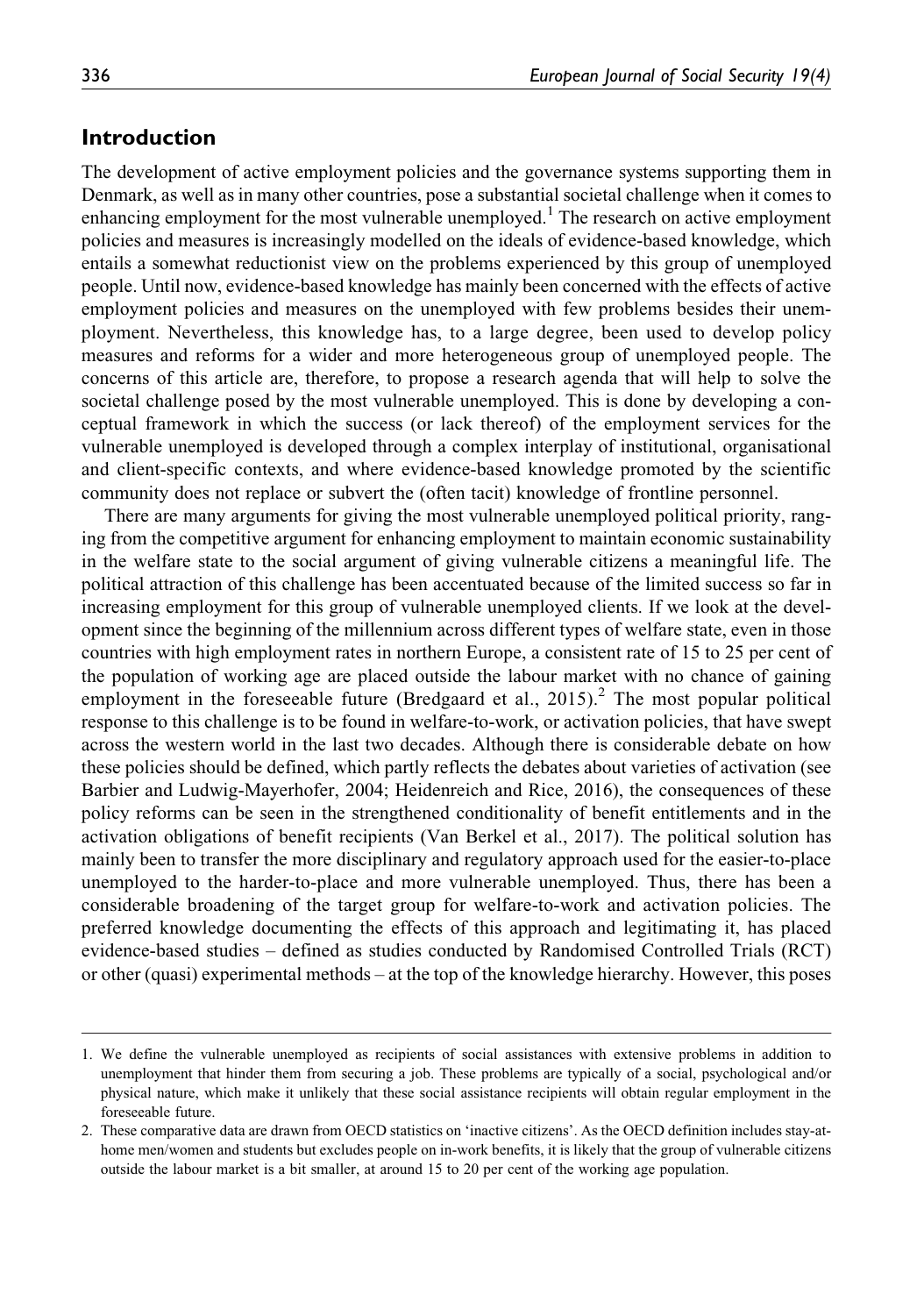specific problems and challenges faced by the vulnerable unemployed (Ibid.). The success of this strategy for enhancing the employment of the vulnerable unemployed has, so far, been limited, as shown by the fact that the percentage of vulnerable unemployed across European welfare states has not declined (Bredgaard et al., 2015). The starting point for this article is therefore the need to address some of the blind spots in the dominant ways of producing and disseminating knowledge of labour market policies. In our experience of undertaking research in the field of labour market policies and practices, we have witnessed an increasing mismatch between the mainstream scientific research agendas and the actual challenges facing 'street-level organisations' (SLOs) responsible for delivering active employment services. The goal of this article is therefore to propose a new direction for research that prove to be innovative in the field of labour market participation for vulnerable groups in society. We especially address the following two issues within the current research agenda:

### 1. The sharp division of research between studies of formal policies and studies of the contexts in which frontline workers and clients navigate.

So far both empirical and theoretical research have tended to pursue a one-sided institutional focus on either policy content (policy, programmes and services) or on the governance of policy (implementation, management, and organisation). The increasing interdependence between ways of doing policy and policy delivery makes this academic division of research increasingly problematic (see, for example, Borghi and Van Berkel, 2007; Brodkin, 2013; Larsen, 2013). Furthermore, the client perspective is paid surprisingly limited attention in research on the policy and governance of activation services. Combining a policy perspective with an institutional perspective and a client perspective may therefore have positive potential for developing knowledge that can improve the labour market participation of the vulnerable unemployed.

### 2. The one-sided knowledge production and how it is applied in policymaking and everyday practices.

The rise of evidence-based policy and practices in the areas of employment and social services during the last decade has illustrated a stark contrast between the knowledge that frontline professionals find useful in their everyday interaction with clients and the evidence-based knowledge disseminated by central administration and politicians (see, for example, Diaz and Drewery, 2016; Kreisler, 2013; Petersen and Olsson 2015).

To illustrate our alternative approach to studying the employment services, we use examples from recent developments in Denmark. Denmark constitutes an exemplary case being one of the world's top spenders on welfare-to-work and activation policies as well as a country that has had limited success in relation to enhancing the employment of vulnerable groups. Despite numerous policy reforms and a complete revamp of the governance structure of the employment services, around 15 per cent of the population of working age are on social assistance benefits in Denmark. This percentage has not changed significantly for more than a decade despite changing economic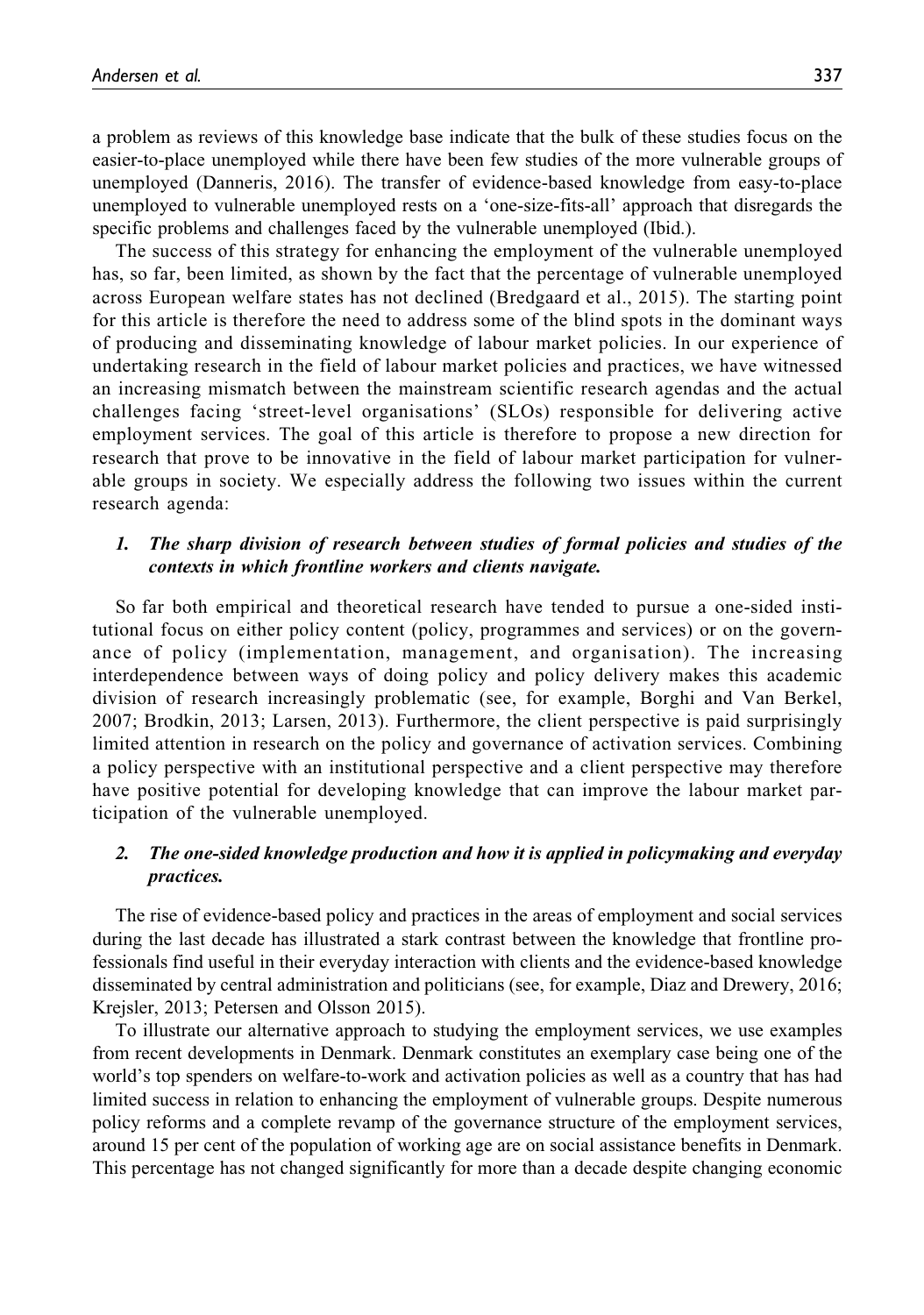

Figure 1. Full-time recipients of unemployment benefits sand social assistance benefits as percentages of the population between 16-66 years of age in Denmark. Sources: Data from [Jobindsats.dk](http://Jobindsats.dk)

conjunctures. As seen in Figure  $1<sup>3</sup>$  it is mainly people on unemployment benefit who have enhanced their labour market participation in periods of economic upturn, as was the case between 2004 and 2008 and again today. The recipients of social assistance benefits – who are typically harder-to-employ and more vulnerable than other unemployed people– have seen no significant change in employment rate for the last couple of decades.

Although this article uses empirical examples from Denmark, its aim is to produce new theoretical rather than empirical insights. Existing international research, the development of Danish employment services and our own current research form the basis for developing an alternative conceptual framework and a new research agenda for studying labour market policies and services. We hope to pave the way for future empirical studies by assessing the potential of this framework for developing innovatory employment policies and measures and ultimately for enhancing the labour market participation of the most vulnerable unemployed. The structure of the article is as follows. In the next section, we describe how the production of knowledge to assist and legitimise Danish employment policy reforms has developed during the last two decades. In the following section, we discuss the challenges for developing effective employment services for vulnerable unemployed. Finally, in the last section, we end the article by presenting an alternative approach to knowledgeproduction that result from our current research project on how to develop innovatory employment services for vulnerable groups.<sup>4</sup>

<sup>3.</sup> In Figure 1, the category social assistance benefits refers to people who are on either sickness benefit, disability pension, rehabilitation benefit, integration benefit, flex-job or cash benefit. The category 'unemployment benefit' contains people on unemployment benefit and early retirement benefit, as both these benefits are dependent on membership of an unemployment insurance fund.

<sup>4.</sup> The 'Local Innovation in Social and Employment Services project', LISES.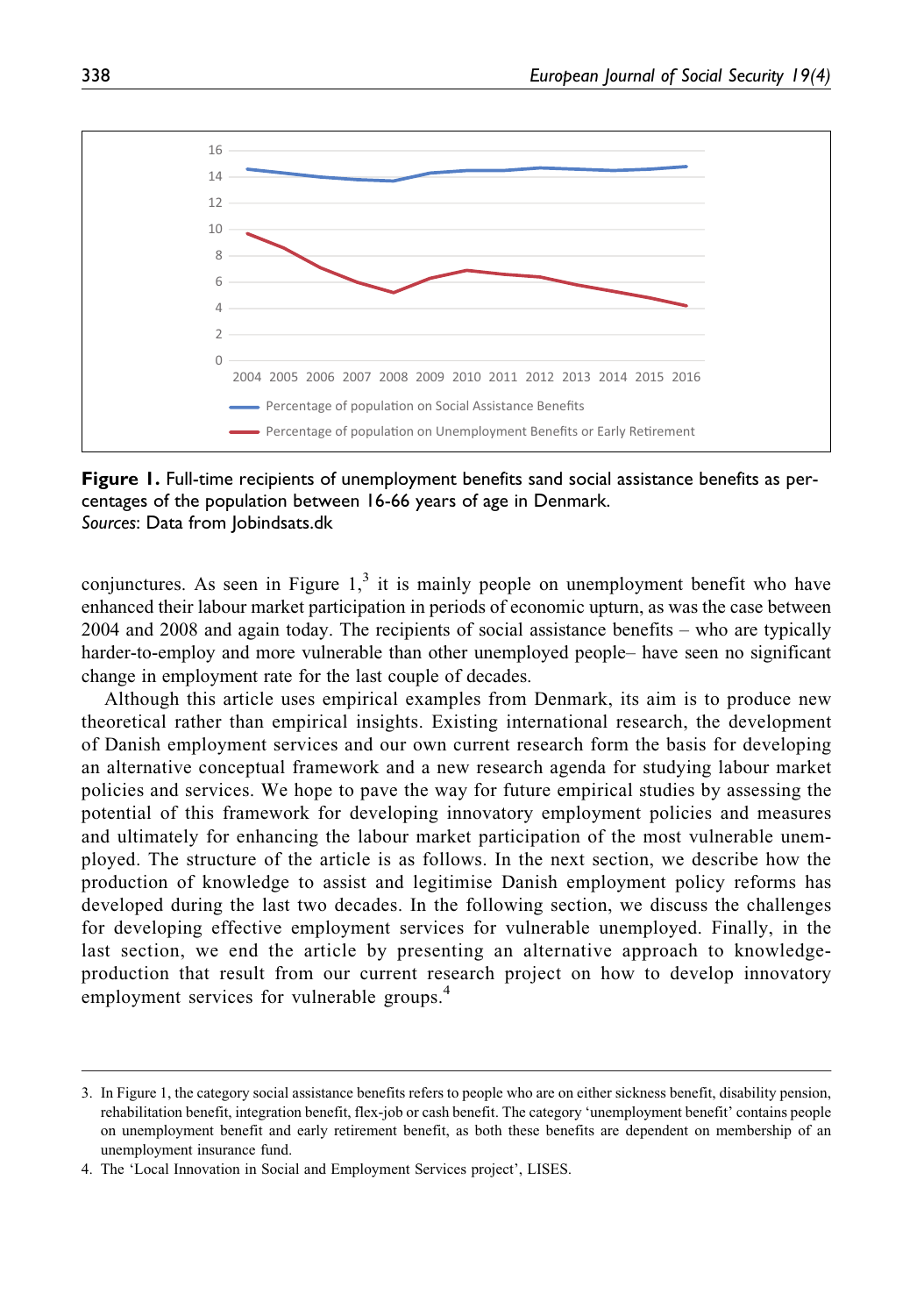# Evidence-based employment policy: Applying the golden standard of evidence-based knowledge

As in many other OECD countries, Denmark introduced several policy reforms in the mid-1990s that aimed to transform the mainly unconditional passive social compensation schemes into more active employment and social policies. This change is well-documented and has been described as a shift from welfare to workfare (Torfing, 1999; 2004), from social integration to social disciplining (Larsen et al., 2001; Larsen, 2009), from passive to active employment polices (Andersen and Pedersen, 2007), from a Welfare State to a Competition State (Pedersen, 2011) or to an enabling State (Gilbert, 2002). In spite of the different concepts that have been used to describe the development, researchers agree that the shift implies an increasing focus on bringing people into employment by both using elements of compulsion, sanctions and demands as well as by enhancing the competencies and qualifications of the unemployed. As Danish employment policy underwent significant changes, there was an increasing focus, both from politicians and from public officials, on overcoming what was perceived as an implementation deficit, where the local municipalities implemented a more lenient approach than the formal policies envisioned (Larsen, 2013). In the last 10-15 years, several institutional reforms have changed the governance and organisation of the municipal employment services responsible for the vulnerable unemployed in order to remedy this deficit. Decentralisation through the creation of municipal job centres, organisational disaggregation, the introduction of performance management and new economic steering mechanisms were particularly important in creating a New Public Management (NPM) inspired governance system (Ibid.). This is a governance system that can best be described as decentralised centralisation, meaning a decentralisation of formal responsibility to the municipal level that coexists with the introduction of several new centralised steering mechanisms (Knuth and Larsen, 2010). As a means for central control, the Ministry of Employment outlined several performance goals. The job centres were then monitored regularly and through an annual audit they were held responsible for their performance and goal attainment.

The Danish case converges with developments in employment policies in most western countries in which there has been a gradually increasing focus on active work-first inspired measures followed by a restructuring of the governance system (Considine and Lewis, 2010; Van Berkel and Larsen, 2009). At the same time, and perhaps not surprisingly, policy and governance reforms have not followed a linear path but have shifted in line with changing constellations of power, ideational waves and economic conjunctures. In recent years, we have witnessed an increasing critique of both the lack of results of work-first policies geared towards vulnerable unemployed and the NPMinspired steering mechanisms supporting them (Møller et al., 2016). Trying to solve these issues politicians and public managers have become more and more occupied with applying the growing body of evidence-based knowledge of 'what works' to the policy, governance and practice of the Danish employment services (Bredgaard, 2015).

Particularly during the last decade, there has been a revival of evaluations and methods such as randomised controlled trials (RCT) under the heading of evidence-based knowledge (Hansen and Rieper, 2007). Thus, a different picture is now unfolding as a narrow definition of evidence-based knowledge is at the core of the official strategy for the Ministry of Employment and the national employment policy authorities (STAR). The Ministry's and STAR's definition of evidence-based knowledge is based on the 'knowledge hierarchy' constructed on their web-based knowledge bank on the domain [www.jobeffekter.dk](http://www.jobeffekter.dk). In this 'knowledge hierarchy', only effect-evaluations are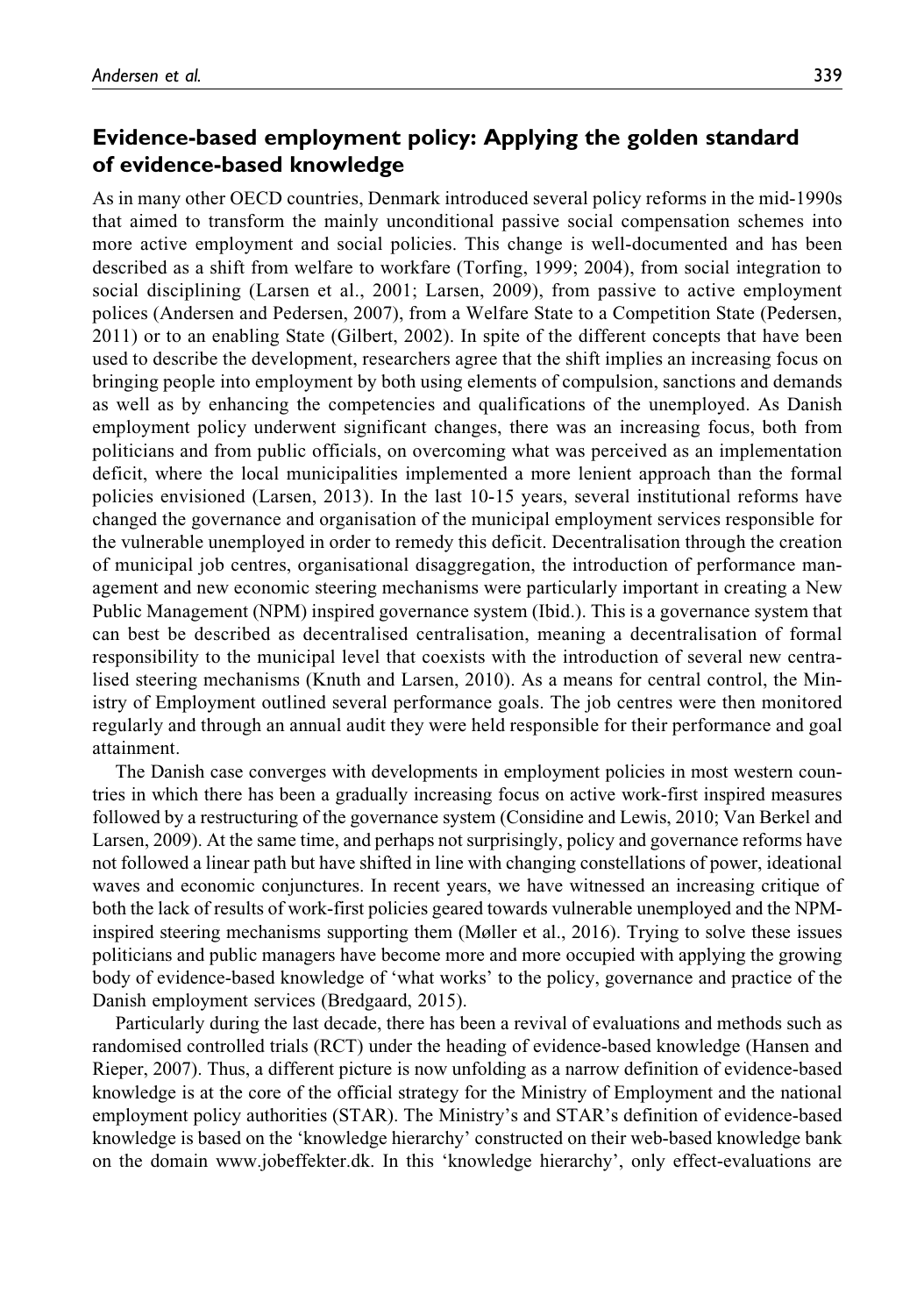considered, with knowledge gained through Meta evaluations and RCT studies deemed the highest and most valid kind of knowledge.

This knowledge bank is used to systematically disseminate knowledge of what works in the employment services by visualising whether specific activation measures are deemed to be effective by existing Meta evaluations and RCT studies. The strategy of developing an evidence-based employment policy is, furthermore, being promoted by supervisory bodies, such as the National Audit (Rigsrevisionen) and the Economic Council (DØR), as well as by the powerful Ministry of Finance, which uses the evidence-based knowledge of employment effects to calculate the costs and effects of major policy reforms.

It seems evident that the government and the central administration are eager to make local job centres act according to the evidence-based knowledge when selecting activation measures and local policy goals. But the findings from a recent survey of municipal job centre managers suggest that local municipalities have, so far, been reluctant to follow suit (Andersen and Larsen, in their forthcoming publication). The Ministry of Employment clearly views this challenge as being due primarily to a lack of knowledge dissemination as they are currently working on an easy-to-understand version of [jobeffekter.dk](http://jobeffekter.dk) as well as a web-based tool that enables municipalities to calculate the possible costs and savings of selecting different employment measures for different target-groups. Another possible reason for the lack of uptake among local job centres could be the way the evidence-based knowledge both explicitly and implicitly disqualifies the knowledge and experience of the front-line professionals, which creates a general mistrust of the knowledge transferred from science to practice (Krejsler and Christensen, 2015). And, even when there is a local intention to implement a practice based on evidence-based knowledge, it can be very challenging given some of the choices and rationales inherent in the evidence-based methods (Andersen and Randrup, 2017).

The evidence-based knowledge promoted by the Ministry of Employment seeks to identify what works in the employment services. Nevertheless, answering this question requires a very specific and measurable set of goals, a homogenous group of unemployed people and a rather short timespan for attaining these goals. Hence, these studies tend to apply a certain level of reductionism in simplifying the actual problems, which varies enormously across different types and categories of social assistance recipients. Another problem is that it can be hard to properly define the instruments and methods that are being evaluated. For example, when educational opportunities are identified as an instrument with a low (or even sometimes a negative) effect on the employment rate, the instrument itself can vary from short courses involving only job search activities to longer courses in the established educational system. A recent example of this type of problem is RCT-studies showing that conversations or meetings between the frontline worker and the citizen have a significant effect in getting the unemployed into work. Nevertheless, it is a challenge to the implementation of such measures that these studies shed little or no light on what these conversations should involve in order to have a positive effect on the unemployed (Rosholm et al., 2010). Finally, there is the problem of a combination of several different employment measures when effects are measured. Particularly for the long term unemployed, a given measure may be one in a very long line of instruments that were used while promoting employability for the client. But, in terms of measuring effects, only the final instrument applied will be counted as having had an effect.

All these dilemmas make the practical use of evidence-based knowledge by frontline professionals rather limited. However, the centrally-located professionals still have faith in this type of knowledge. A recent budgetary reform has given the municipalities more freedom to design services on one hand while, at the same time, it increases their economic responsibilities by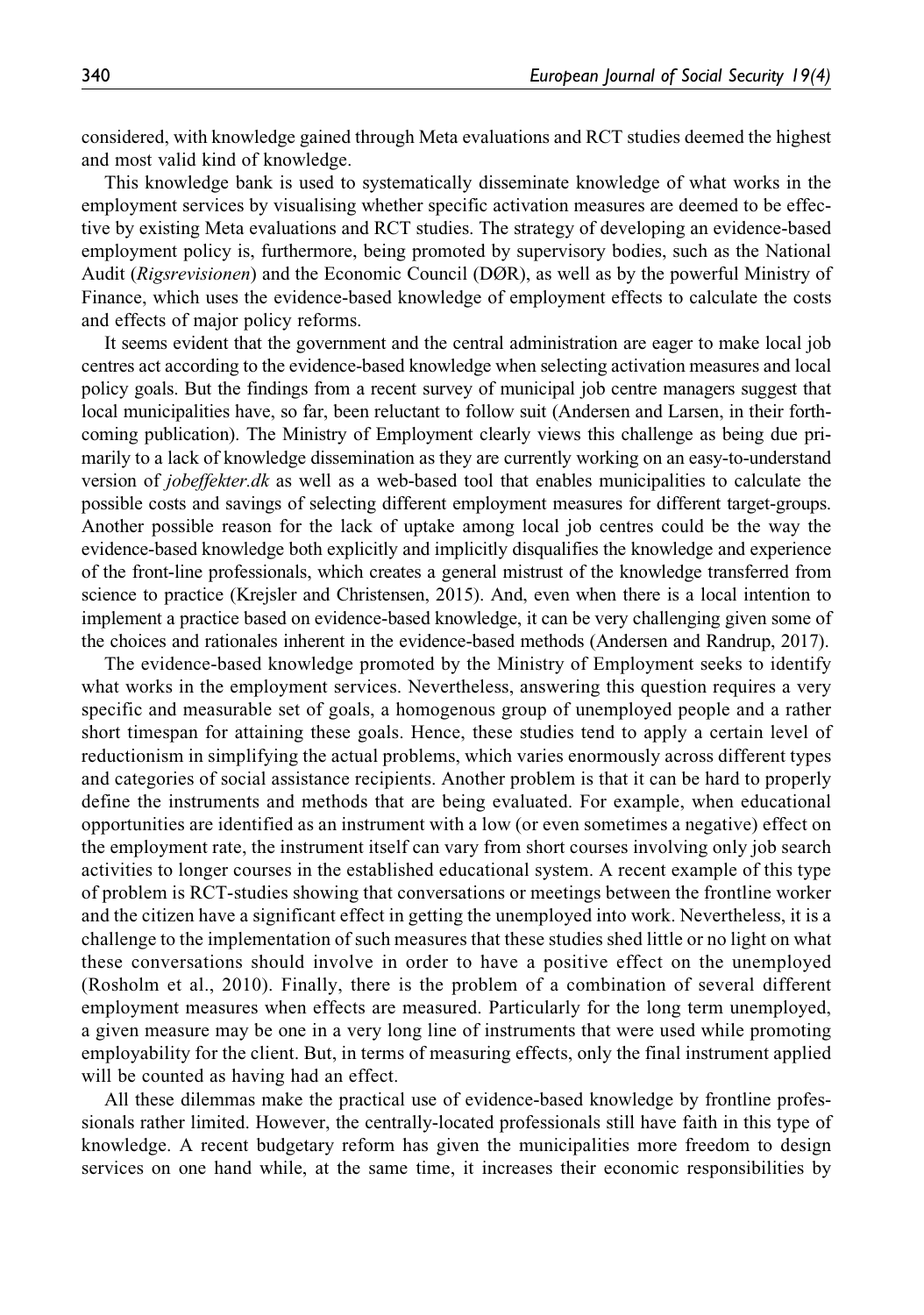imposing on them an economic burden if they fail to get the clients out of unemployment within the first year of unemployment. Thus, municipalities are pushed to either develop innovative approaches or to focus on measures promoted by substantial evidence-based knowledge. It is too early to assess the impact of this reimbursement-system, but given the recent history of strong centralised control of the local employment services, it seems unlikely that the job centres will remain free to ignore the evidence-based knowledge promoted by the central administration.

# Challenges in developing effective employment services for vulnerable unemployed

As this short description of recent developments of the Danish employment services clearly shows, this is a policy area subject to constant change and reform. Yet, the question remains whether these reforms of policy and governance have had the desired results? If the goal was to close the gap between the political intentions of a stricter work-first practice towards the unemployed and the frontline workers' more traditional social-work ethic, then several studies show that this compliance gap has, to a large degree, been closed (Bredgaard, 2011; Larsen, 2009; Larsen, 2013). The local practice is more in line with a work-first strategy today than it was a decade ago. The target group for these policies has furthermore been broadened to enhance employment for more vulnerable groups of unemployed. Thus, the scope for employment policies includes a group of citizens that previously would have been the responsibility of the social services. But, if the goal was to help the most vulnerable clients in gaining a foothold in the labour market, then the reforms can hardly be seen as a success given that the number of unemployed social assistance recipients has hardly changed for more than a decade (see Figure 1 above).

In light of these trends in policy, governance and evaluations, the three most prominent challenges for enhancing employment for the group of vulnerable clients seem to be the following.

- 1. A policy direction that is more effective for the ready-to-work group than for the group of unemployed with problems beside unemployment.
- 2. Governance and organisational reforms that discipline not only the unemployed, but also the service agencies and their frontline workers that implement a stricter work-first policy. This is embedded in NPM reforms that focus on selected measurable goals, adding another layer to reductionism in the political and administrative view of policy problems and solutions, thereby obstructing the frontline workers role of mediating between disciplining the unemployed and acknowledging the complex problems experienced in practice. This is especially critical for citizens experiencing multiple barriers to obtaining employment.
- 3. An underlying top-down oriented knowledge paradigm that gives RCT studies a status as almost the only valid basis for political decisions and frontline practices. In the following sections, we will elaborate on these three types of challenges.

## The challenge of a policy direction towards welfare-to-work

The problem is that the dominant policy direction is guided by an understanding of unemployment that sees it as an individual choice and, as a result focuses solely on changing the incentivestructures for the unemployed (Andersen and Pedersen, 2007; Larsen 2009). This means that it relies on the premise that increased motivation of the unemployed will, in itself, lead to employment. Furthermore, some studies show that this way of perceiving the unemployment problem is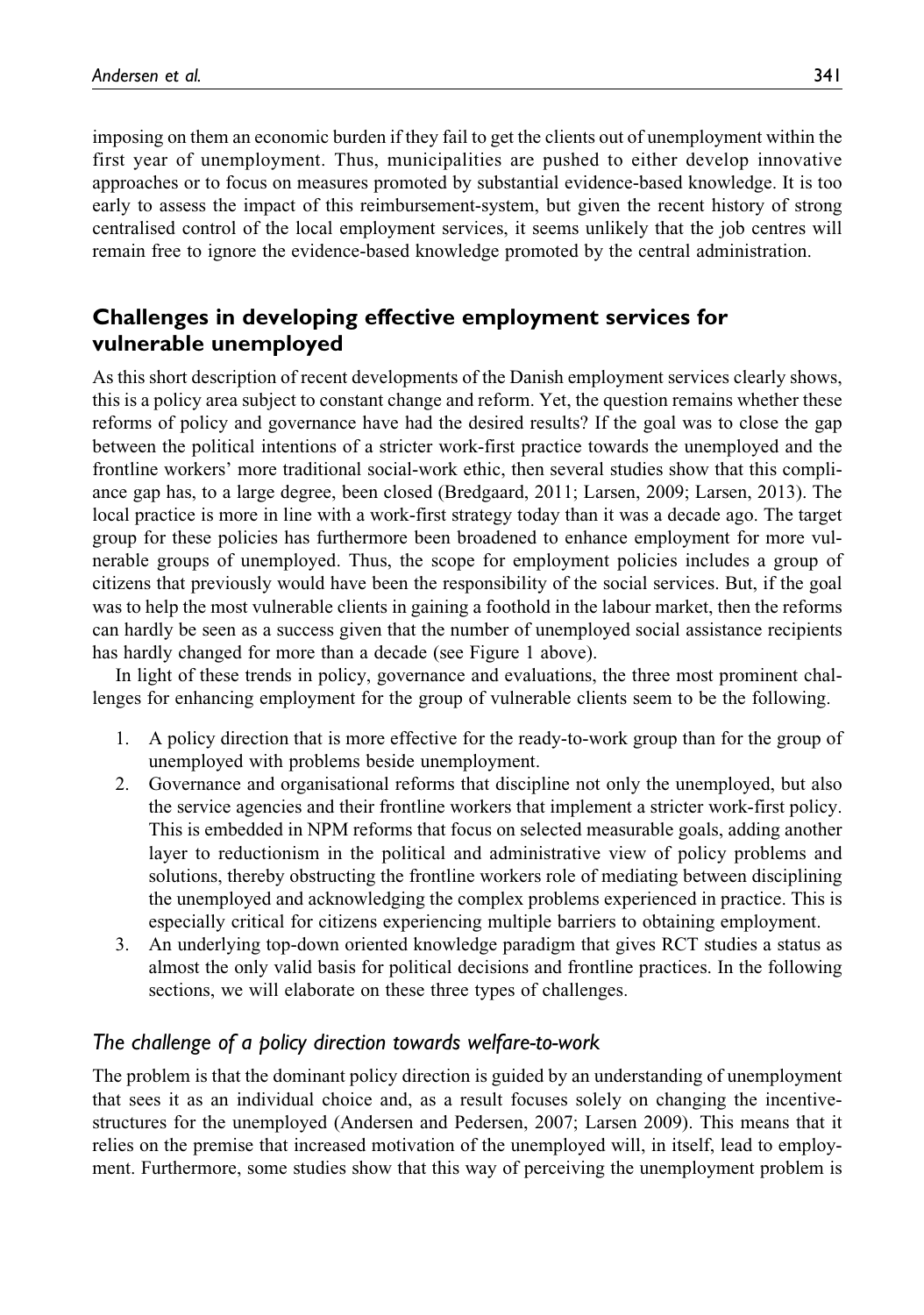increasingly being applied to vulnerable unemployed as consequence of new ways of categorising a majority of social assistance recipients as either fully or partly ready to work (Marston et al., 2010; Nielsen 2015) and new ways of organising the employment services (Caswell and Høybye-Mortensen 2015). These categorisations support the political view that the problem confronting most benefit claimants is their employment situation, which in effect gives rise to a plethora of work-first inspired policy changes such as work-ability testing, tougher availability criteria and tests and longer sanctions, while lessening the focus on enabling elements such as training and educational offers. But, as the rather invariant level of social assistance recipients may indicate, the demand for this type of labour is limited, and given the problems faced by many vulnerable unemployed clients, it can be difficult to make them react to stronger economic incentives. Thus, there seems to be a discrepancy between the political perception of policy problems and solutions and the real-life problems for the most vulnerable unemployed, and between the compulsory requirements in policies and the ability and motivation of the most vulnerable groups to live up to these. Although some international studies have found evidence suggesting a correlation between employment effects and the client's experience of being involved in the choice and design of services (see e.g. Hasluck and Green, 2007), this perspective has been given surprisingly limited attention in policy and practice. The client perspective is often associated with issues of legal rights, deservingness or welfare needs, but more infrequently assessed in relation to how services and benefits are received or perceived. And, even more seldom is this assessed in relation to how this affects the effectiveness of services.

# The challenge of governance and organisational reforms embedded in general NPMinspired public sector reforms

The proliferation of NPM-inspired techniques of governing the employment services of Denmark and many other European countries since the turn of the century has completely changed the implementation process and the delivery of employment services. One part of these operational reforms can be seen as intentionally directed towards changing the implementation process towards more standardised and disciplinary approaches in the employment services. In the Danish case, this has been associated with a process of disciplining the frontline workers by reducing their former discretion based on values and norms upheld by the social worker profession (Caswell and Larsen 2017; Jørgensen et al., 2015; Larsen, 2013). Another part of these reforms is embedded in general public-sector reforms that aim to increase efficiency by combining decentralisation and new forms of accountability through performance management and economic incentives (introducing a principal-agent way of thinking). In other words, the intention has been to shift from input to output control of the employment services. In the Danish case, we have seen a hybridisation of input-oriented traditional (procedural) governance and output-oriented corporate and market governance, with an increasing emphasis on output-oriented governance. The result has been a higher specialisation of services, with single implementation units being responsible for certain measurable output goals.

As pointed out by several public administration researchers, such an output-orientation not only creates a huge bureaucracy (BDO and Ouarttz+Co., 2014; Hood and Dixon 2015; Larsen 2009), but also a very fragmented system (Christensen and Lægreid, 2007, 2011). The output orientation on measurable performance indicators can, furthermore, move the focus away from relational (and process-related) work between frontline workers and vulnerable unemployed. Some researchers argue that we are currently witnessing a change in NPM towards new forms of governance across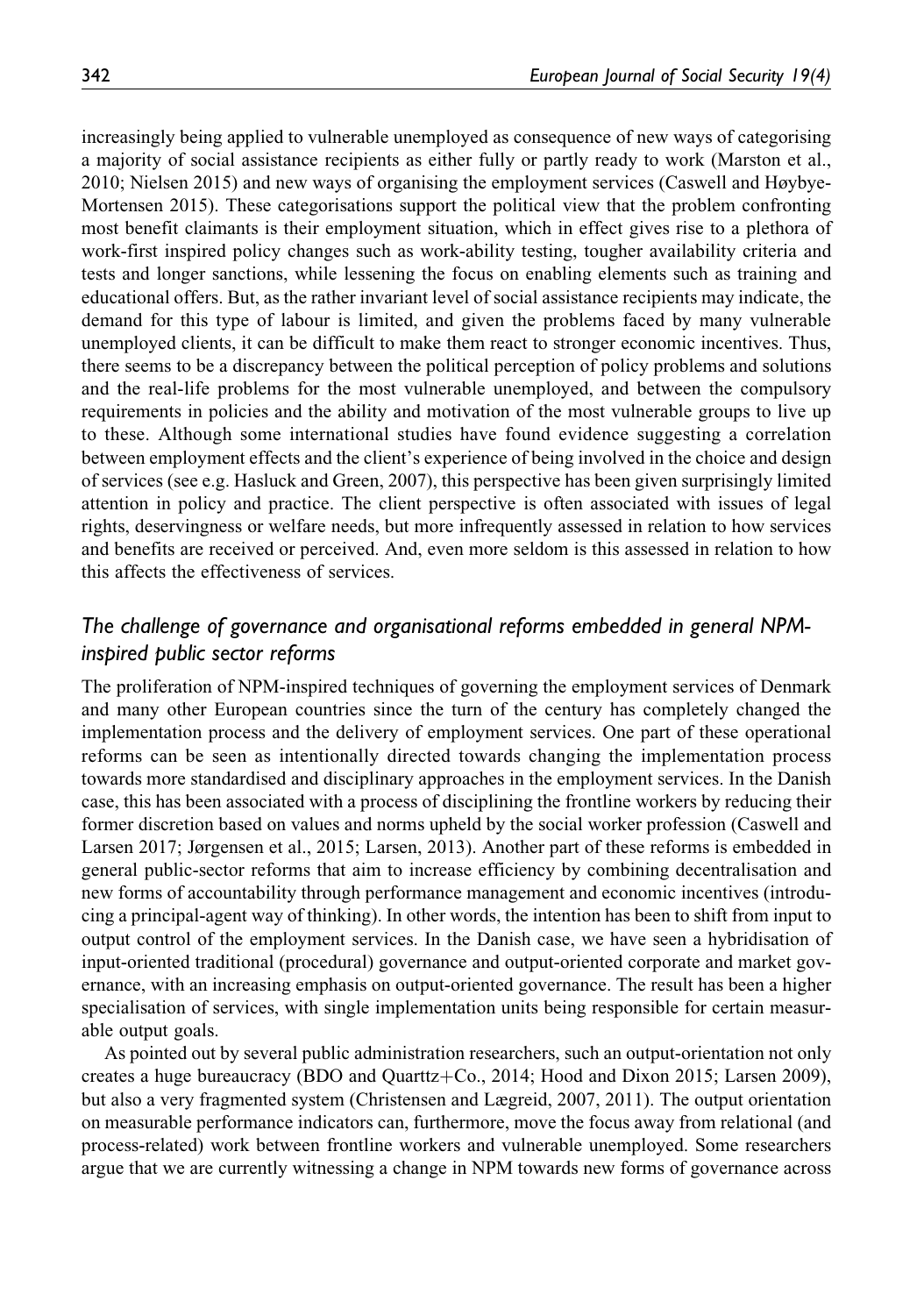Europe. Some point at New Public Governance (NPG) as the replacement that can 'put the system back together' by emphasising integrated services and co-production (understanding citizens as coproducers rather than consumers of services) (Christensen and Lægreid, 2013; Lægreid et al., 2015; Torfing and Sørensen, 2014). The fragmentation of public sector organisations as well as the focus on simple output-goals inherent in the NPM public sector reforms can hinder finding solutions to the multiple problems and the complexity of getting vulnerable unemployed clients into employment. This seems to be an acknowledged problem among municipalities and researchers in Denmark, and although it is not easy to change, there is currently substantial focus on how to increase integrated services and co-production, especially among the Danish municipalities (Kommunernes Landsforening 2016).

### The challenge of a top-down oriented knowledge paradigm

Some of the methodological challenges facing the use of evidence-based knowledge in employment services were listed in the preceding section, but two main challenges are mentioned here. The first is the problem of how to transfer this context-independent type of knowledge from research into the practice of employment services. In the Danish case, the creation of the knowledge bank *[jobeffekter.dk](http://jobeffekter.dk)*, based mainly based on RCT studies, illustrates this problem very clearly. Although it is meant to be an instrument for enabling frontline workers to assess the likely effects of different instruments and methods for different target groups, the Ministry of Employment and STAR are currently developing a second version of the knowledge bank as it is hardly ever used by the frontline workers. $5$  As mentioned earlier, there seems to be a great divide between the knowledge produced by research independent of the context in which it is to be implemented and the everyday complex problems experienced by the implementing agents. The second challenge is the problem of integrating knowledge not only of the effects of the instruments applied, but also of how they are implemented. It may be just as important not only to understand *what* services and benefits the unemployed receive, but also *how* they receive them. The level of the citizen's trust in the solutions chosen and the citizen's involvement in the decisions made (empowering the unemployed) can be decisive elements for success (Danneris and Dall, 2017). This type of trust and empowerment is a crucial part of the institutional meeting between the frontline worker and the client and the relational work that follows from this. This type of complexity is hard to include in the evidence-based knowledge paradigm.

As the above challenges indicate, there are several problems in the current dominant ways of developing policy, delivering services and utilising scientific knowledge in the field of employment services for vulnerable groups of citizens. This illustrates some of the major gaps between the official understanding of policy problems and reality in the local municipalities such as between the governance of street-level organisations and the challenges that frontline workers and clients face, and between the knowledge disseminated by the research community and the knowledge of use for street-level practices. This article argues that all these incompatibilities are part of the reason why Denmark, like many other countries (Van Berkel et al., 2017), is facing major challenges in improving the labour market participation of the most vulnerable unemployed clients. The above challenges are all related to an inherent reductionism in the understanding of the complex situation of the most vulnerable unemployed. We, therefore, argue that a positive change

<sup>5.</sup> This was explicitly stated by the Vice-director of STAR in an interview conducted by one of the authors of this article.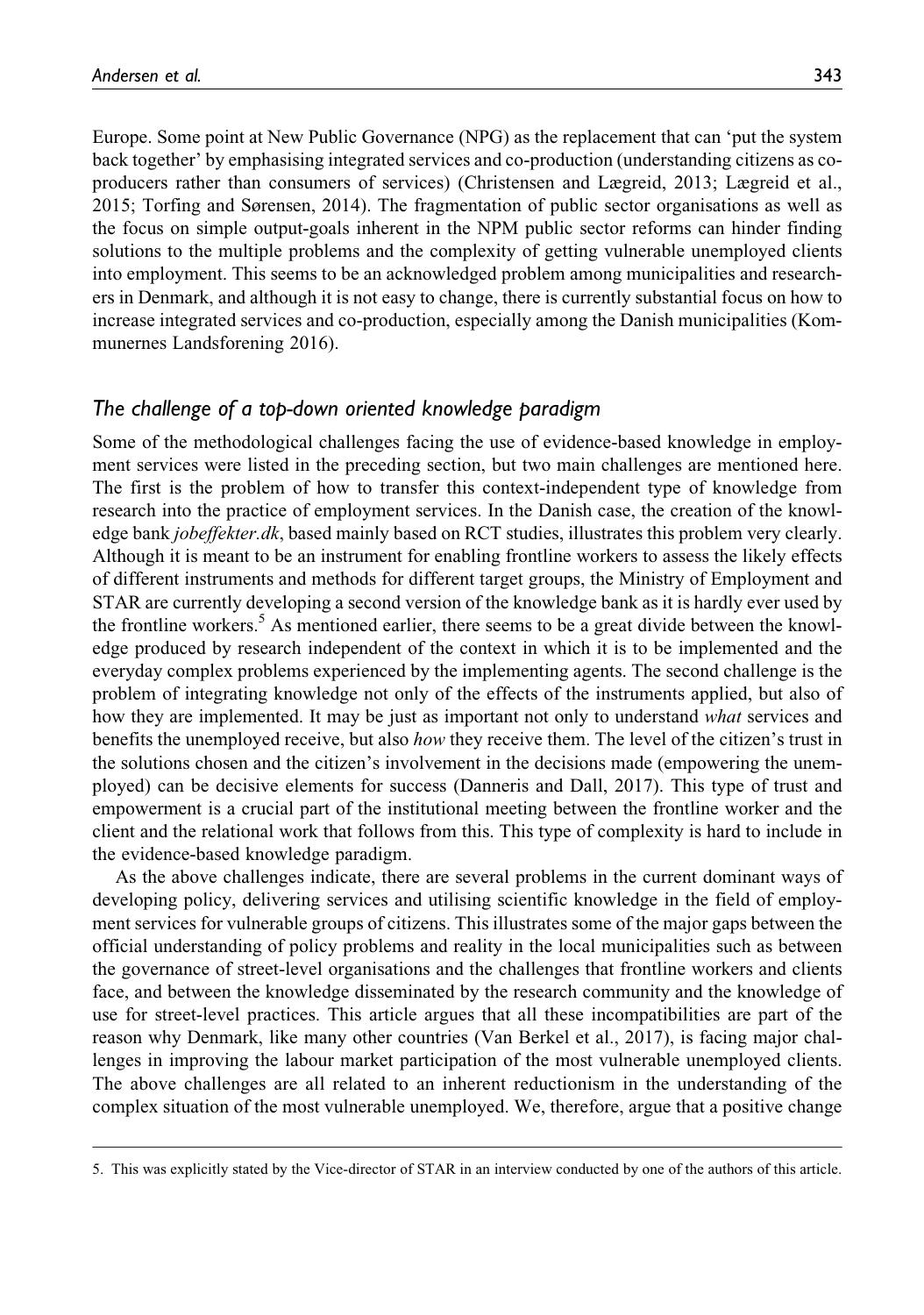for the most vulnerable unemployed clients cannot be achieved by one-size-fits-all policies, services and knowledge, as, to a large degree, it hinges on the interaction between the frontline worker and the client. It can come as no surprise that formal policies that ignore the complex problems many clients face, governance structures the decrease frontline discretion and evidencebased knowledge that subverts professional judgment and experience are bound to have only limited employment effects for the most vulnerable unemployed. The point is not that the politicians, governing bodies and researchers should simply adhere to the whims of the frontline professionals and clients. But, we argue that the incorporation of the perspectives of the implementing organisation, local practitioners and clients is necessary if the policy goals are to be met.

# A way forward – Phronetic research and Mutual Innovation and Learning Platforms

Naturally, the complex and far reaching issues enumerated above cannot be solved by a single quick-fix, given that they are rooted in deep-seated traditions and understandings both in the field of employment policy and in the research community. Nevertheless, this closing section will try to sketch a possible way forward by presenting an alternative form of knowledge production and dissemination developed through a research project that aims to bridge some of the above mentioned gaps in the current way of making and delivering employment policy in Denmark.<sup>6</sup> We argue that a more holistic and collaborative approach to the unemployment problem holds great potential for alleviating many of the current challenges facing researchers, policymakers, practitioners and clients in the employment system. It is, however, important to stress that such an alternative approach can only be regarded as the first step in changing the current situation for the most vulnerable unemployed. There is no guarantee that a more thorough and reflective understanding of the problem at-hand, as well as a more applicable knowledge-base, will necessarily translate into changes in policies or labour market outcomes. This will have to be a matter for future empirical research.

The alternative approach developed through this research project is grounded in Bent Flyvbjergs concept of phronetic social science (Flyvbjerg et al., 2012) as well as drawing inspiration from the literature on cooperative knowledge production (CKP) (Hüttermann and Sommerfeld 2008) and collaborative innovation (CI) (Sørensen and Torfing 2011). Phronesis is a concept, formulated by Aristotle, concerned with practical knowledge and wisdom that enables someone to act in concrete and context-specific situations as well as to make reflective judgments concerning the appropriateness of these actions and the ends they seek to reach. Flyvbjerg argues that this practical wisdom is the sign of true expertise and, therefore, should be the highest goal of social science (Flyvbjerg 2001). According to Flyvbjerg, social inquiry should focus on the specific, highly complex and value-ridden reality of the social world and should try to gain practical knowledge of the unique and specific settings and circumstances being studied. Compared to evidence-based knowledge, phronetic knowledge reverses the evidence-hierarchy by valuing practical and contextual knowledge gained from in-depth case-studies as being of higher importance

<sup>6.</sup> The Research Project is called 'Local Innovation in Social and Employment Services' (LISES) and, as the title indicates, the goal is to rethink and promote innovation in the social and employment services for the most vulnerable unemployed in Denmark. The project is a four-year project funded by Innovation Fund Denmark, carried out collaboratively by Aalborg University, the Association of Municipalities (KL) and two Danish municipalities (Holstebro and Herning).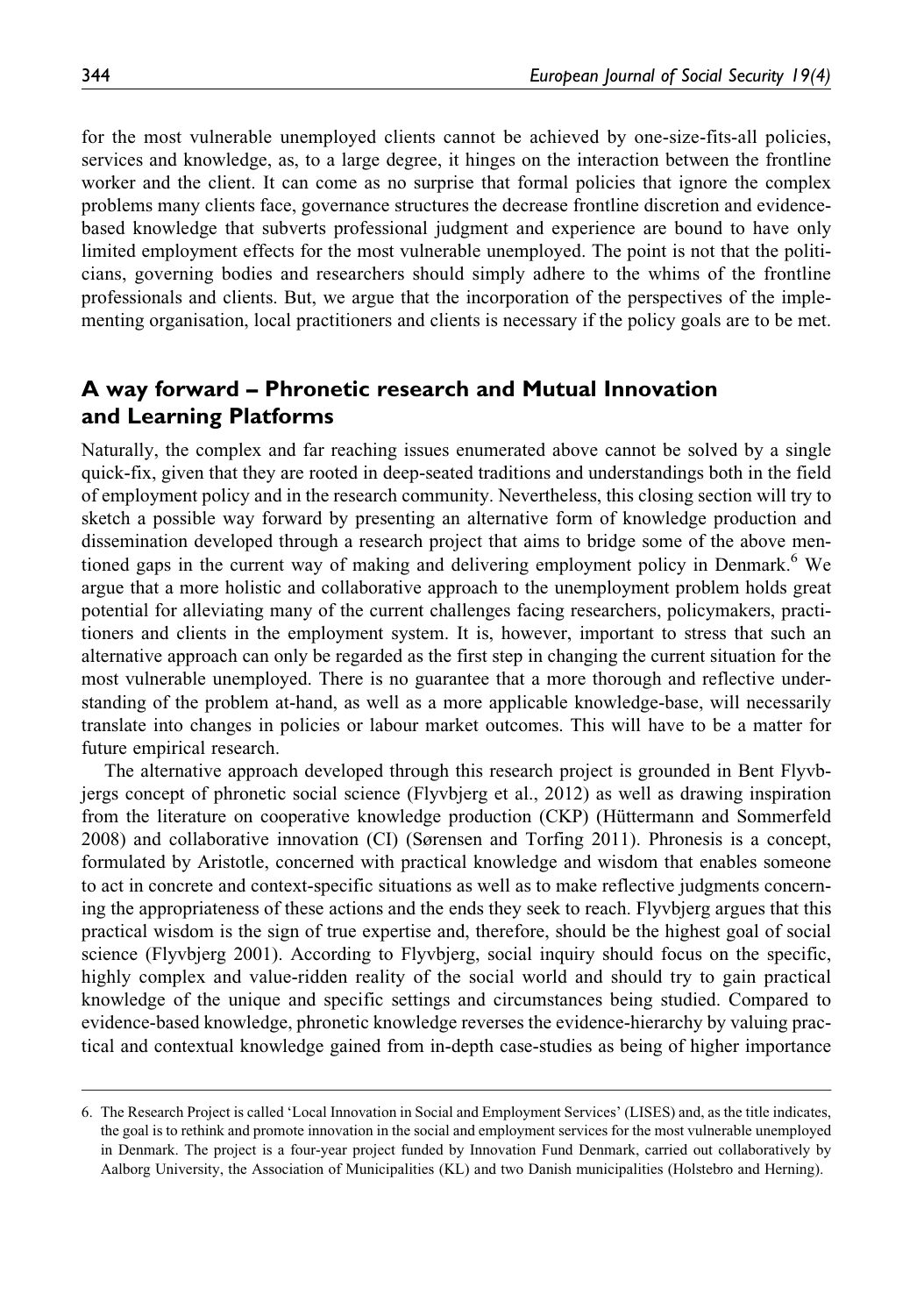than the generalised and aggregated effects found from RCT-studies. Applying a phronetic approach to the research on employment services challenges the reductionism inherent in the dominant policy-understanding, governance system and evidence-based knowledge regime. In our current research project, this is done by focusing on two specific municipal job centres and trying to understand the totality of challenges they face in getting vulnerable citizens into employment. The project is structured around the following five assumptions, which try to encompass the many differing challenges, interests and power-relations at play in the employment services, while pointing towards the possible potential for improving and innovating the employment services (i.e., in gaining practical wisdom about what to do):

- 1. Combining a political and organisational readiness to adapt to changing policies and financial conditions with internal strategies for the content and qualities of employment services holds a positive potential for improving the results of employment services.
- 2. Integrated services across sectors and organisational units improves both the effectiveness and efficiency of employment services.
- 3. The institutional interactions between professionals and clients is crucial for the effectiveness of services. Similarly, factors like institutional and organisational settings, knowledge of the dilemmas and complexities of institutional interactions, innovative responses to identifying client needs and the qualifications of frontline workers are important to delivering better outcomes.
- 4. The role of the client, and the possibility for actual client participation, is essential for achieving the goals of active welfare policies and employment services. Personalised services with elements of empowerment can have a positive impact on labour market participation for the most vulnerable unemployed.
- 5. Employment services for vulnerable groups entail employment (and employer) related services. The precondition for higher labour market participation is matching labour market demands, employer expectations and employer engagement in services.

These assumptions have been selected and constructed through a process of dialogue with actors in the field of practice, identification and systematisation of the existing literature as well as our own experience of doing research on the Danish employment services for the last couple of decades. The assumptions structure our empirical work by demanding openness to the complexities at play in the employment services. Instead of reducing our focus to the one right tool that supposedly works, we deliberately increase complexity by trying to understand all the different levels and actors that need to come together to improve the services for the most vulnerable unemployed clients. Furthermore, the study and future validation of these different potentials also requires great methodological plurality to capture the reality of municipal job centres. To gain phronetic knowledge of the employment services for vulnerable unemployed clients is to link different scientific methodologies – from micro-sociological conversations analysis to traditional policy-analysis – and bridge both the micro/macro and the quantitative/qualitative divide. This makes it possible to see how policies are adapted and transformed as they travel from the central administration, through local management meetings and firm strategies all the way through to meetings between the frontline worker and the client and finally how this is perceived by the client. Nevertheless, all these different methodologies are anchored in the unifying logic of the case study, as the goal is to obtain knowledge of the unique and practical reality of the job centre's employment services towards its vulnerable unemployed clients.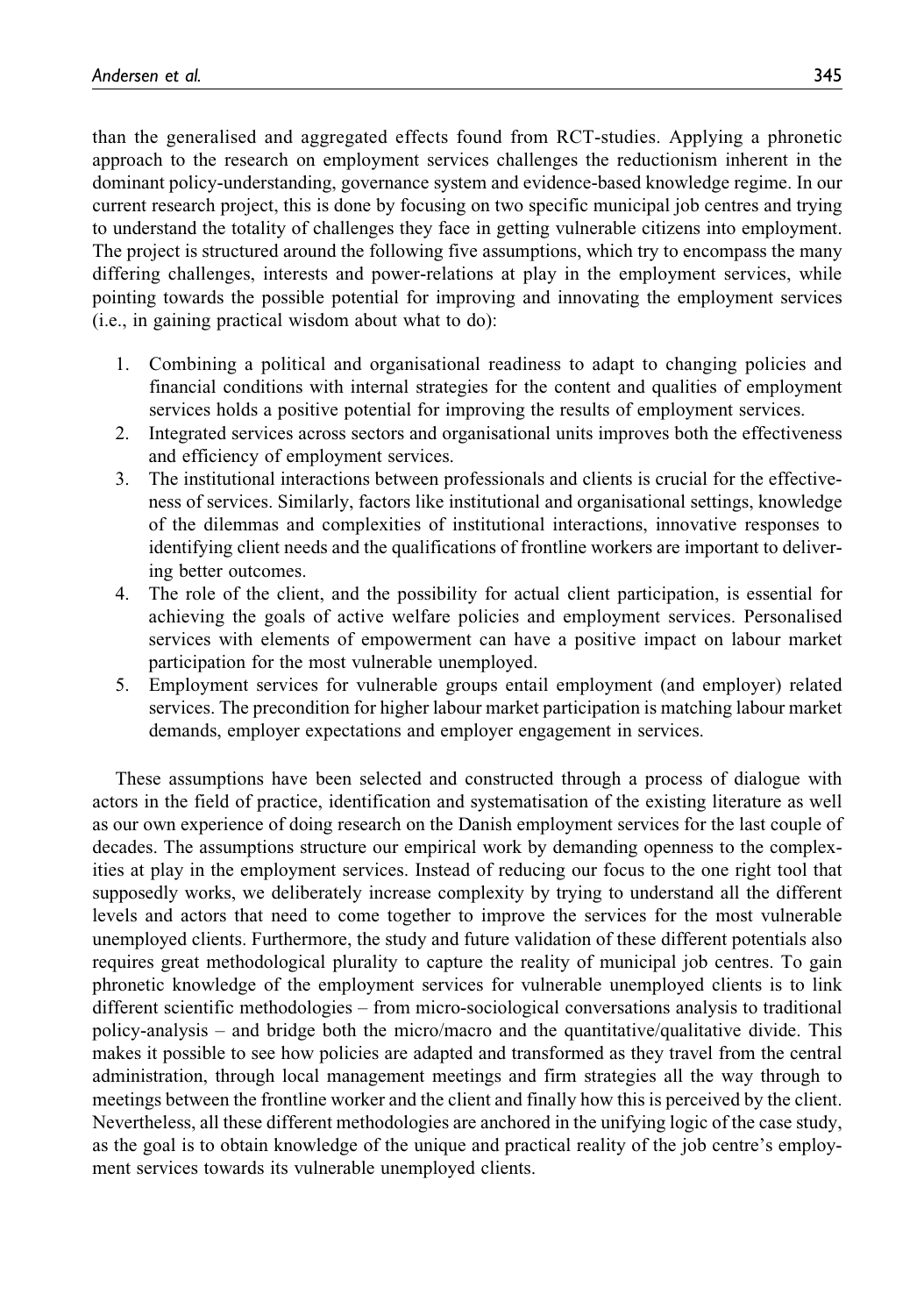The five assumptions above are not just the result of the individual values and beliefs of the researcher. True to the phronetic ideal, these assumptions are continuously challenged and/or validated by new context-specific knowledge in a hermeneutic process between research and practice. To secure a reciprocal relation with the practice we study (municipal employment services), we are drawing heavily on the CKP as an alternative approach to knowledge-production.

Traditionally the exchange processes between research and practice has focused mainly on information through publication (writing up results for practice to act accordingly). This approach has been criticised for its hierarchical nature and for the lack of feedback opportunities from practice (Sommerfeld and Gredig, 2008). As such, cooperative knowledge production (CKP) can be seen as an alternative approach to developing evidence-based practice without the traditional problems inherent in it, such as the lower-than-anticipated enthusiasm of practitioners, oversimplification of the dilemmas and complexities of practice as well as substantial difficulties in implementing new practices. Another inspiration comes from the development of collaborative innovation (CI) approaches. Like CKP, this perspective stresses the collaborative and relational element when using new knowledge for innovation in a public-sector setting. To promote innovation, a number of actors need to be engaged in the exchange of new ideas, new knowledge and possible new solutions to the complex and intricate problems of the welfare state. It is insufficient for researchers to develop this knowledge without feedback and dialogue with professionals in the welfare state organisations, as it is often the case in attempts within evidence-based approaches to develop efficient methods. A CI approach stresses the need to engage actors from different levels of the public sector, managers as well as practitioners, in close collaboration with researchers to develop new ideas for solutions.

Both the phronetic ideal of science and the specific collaborative approach are key to understanding the novelty and potential of an alternative approach to knowledge-production in the field of employment policies and services. First, and in accordance with the phronetic approach, the local employment services in the municipal job centres function as sites of intensive field studies, but we further propose a dual role for the practice-field of not only a field of study but also as coproducer of knowledge. On the one hand, this dual-role furthers the trust and access to the practice of employment services needed for the researcher to become a 'virtuoso social actor' (Flyvbjerg et al., 2012). Engaging the practice-field as co-producers of knowledge creates a more equal and less hierarchical relation between science and practice than is the case in the typical understanding of science handing over knowledge to practice. The level of trust in this equal relationship can help give the researchers access to every part of the municipal employment services – from job centre manager to the individual client – thereby making it possible to shed light on processes and connections that researchers would otherwise seldom see. This privileged access to the innerworkings of two job centres has made it possible to study how street level organisations are both making and delivering policy, which can further the expanding research on street level organisations as mediators of both policy and politics (Brodkin, 2011, 2013; Larsen, 2013, Larsen and Caswell, 2015). On the other hand, the collaborative ideal can, if properly done, also uphold the critical potential of research by creating spaces for sharing knowledge and critical reflection between researchers and practice. The important consideration is that collaboration between science and practice should not entail absorption and assimilation, but rather syntheses and differentiation. It is thus not the goal to make the staff of the local employment services competent researchers or vice-versa because this implies that one form of knowledge is considered better. Instead, true collaboration between research and practice regards the types of knowledge as equal but different. The meeting of these types of knowledge makes it possible for both research and practice to enhance critical self-reflection.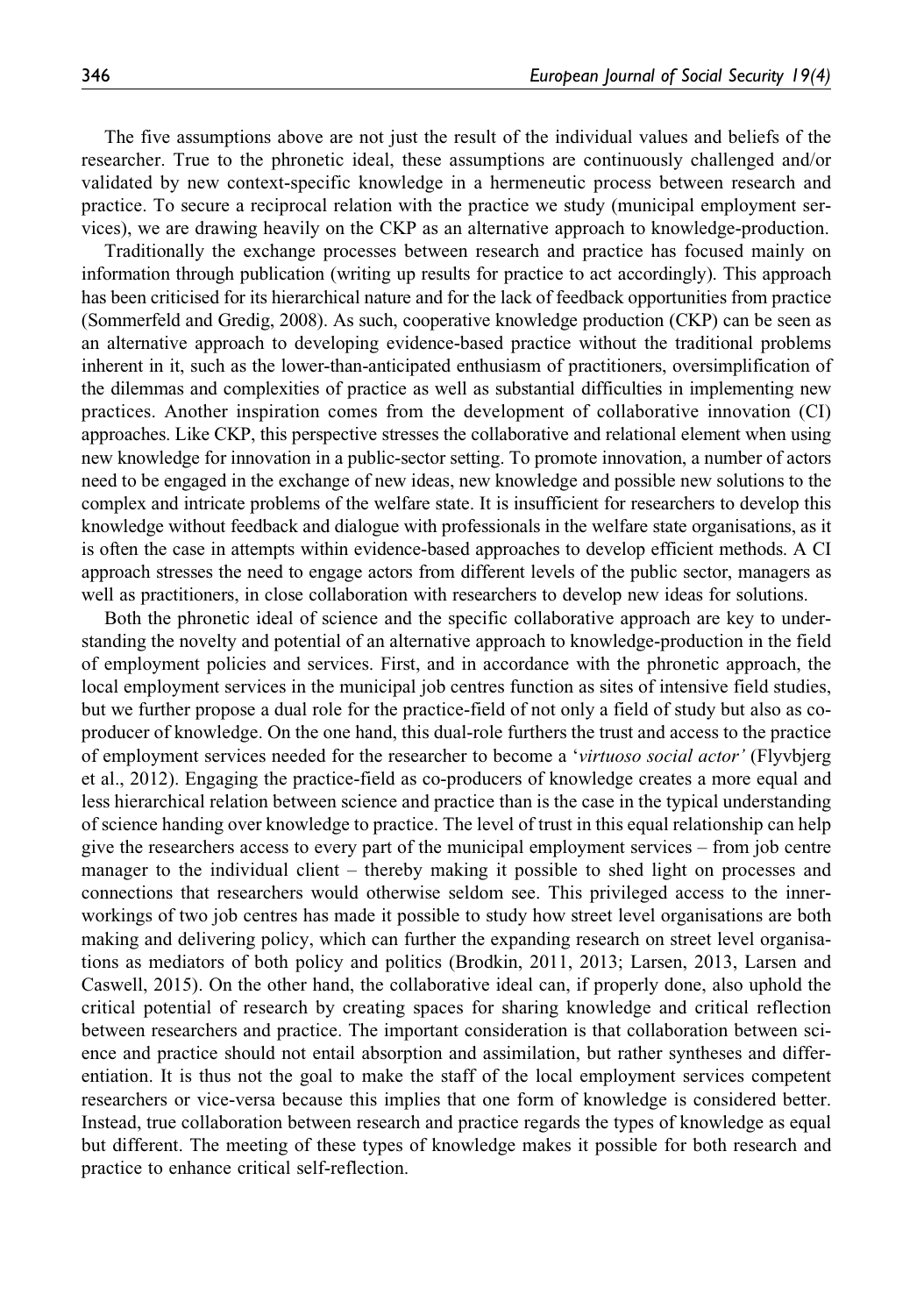

Figure 2. Mutual Innovation and Learning Platform (MILP) as a process to connect research and practice (The model was inspired by Sommerfeld and Gredig, 2008.)

To illustrate how this type of collaboration between research and the field of study can be achieved, we have developed ''Mutual Innovation and Learning Platforms'' (MILP). A MILP is a two to four-hour long interaction between researchers and practitioners which centres around one of the five assumptions presented above. Two to four researchers and around six practitioners participate in each MILP. The MILPs function as rooms for discussing tentative research findings, thereby gaining a better understanding and interpretation of them. This furthers the production of knowledge that is of considerable use for the everyday practice of frontline workers. Instead of a typical one-way relation, where the researcher hands over knowledge to practitioners who may or may-not find this knowledge useful, the relation in the MILP is reciprocal because the practitioners help guide the attention of the researchers to the areas of greatest relevance.

At their core, the MILPs are about collaboration between research and the field of study, with the goal of enhancing the ability to address and handle social problems as well as perform social critique. The ideal is to make the tacit knowledge and practical consciousness of the social world explicit and discursive, thereby rendering it possible to reflect on, discuss, criticise and ultimately change what is normally taken for granted (Flyvbjerg et al., 2014). It is important to stress the 'mutual' aspect of MILP because it is not the researchers who enlighten the practice world, thereby giving them a reflective language previously unknown to them. Rather, the relation is reciprocal, as research renders some parts of reality visible and transparent and the actors from the practice-world render other parts of reality visible. And, precisely in the meeting between these worlds (as illustrated in the figure above) both parties enhance their ability to critically reflect on the current situation and act on it as competent social actors.

Given the objective of increased collaboration between research and practice, the MILPs always involve researchers as one of the parties. However, the other party can potentially consist of any group of actors engaged in the specific area under research (e.g. clients, frontline-workers, managers, politicians, etc.).<sup>7</sup> Because of this, the MILPs are initiated by the researchers based on

<sup>7.</sup> We currently only have experience of MILPs consisting of either frontline-workers or job centre managers. This is partly because of the specific areas of interest in the LISES-project, but it is, of course, also because of the difficulty in engaging more vulnerable groups such as social assistance recipients in a reciprocal relation with researchers. Frontline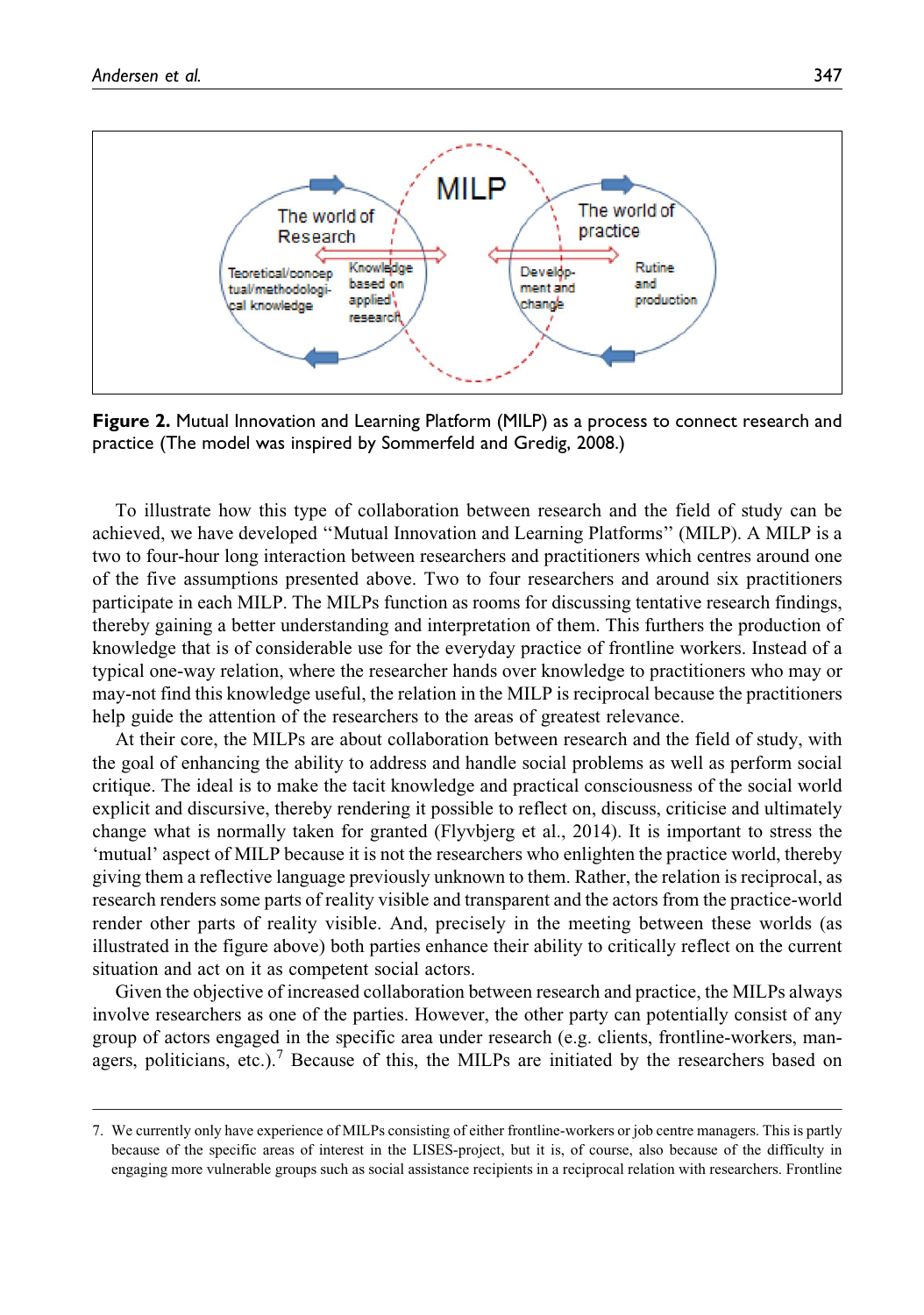knowledge from the world of research. One method is to draw on literature reviews to outline important findings regarding the chosen assumption and taking these as a point of departure for the interaction with the practitioners and their knowledge. Another method is to draw analytical concepts and perspectives from the tentative findings of the field study and use these to engage in analytical discussions of current practice in the municipalities. Nevertheless, the initiation of MILPs by researchers is just a starting point for the discussion and in no way a determination of the end-result. As the model illustrates, the MILP envisions research that neither 'goes native' by becoming one with its object of research, nor does it enlighten the practice world from a position outside and above its object of research. Research and practice are parallel and equal knowledge positions. These are not only deeply intertwined but also fundamentally different. In this (phronetic and collaborative) understanding, knowledge is not something research generates and subsequently passes on to practice (knowing better), but rather something that exists in both worlds and, thus, as something that must be exchanged and mutually challenged (knowing differently).

### **Conclusions**

We argue in this article that the goal of including a greater share of the harder-to-place unemployed in the labour market is not likely to be achieved through the tried and tested ways of developing knowledge, policy and practice. Rather, we suggest a different approach to generating and applying the necessary knowledge for developing active employment policy and practice. In the current LISES-project, we attempt to develop ways to modify the knowledge exchange between research and practice, by grounding it in the ideal of a phronetic social science, and drawing on existing models of CKP and CI. By combining these theoretical underpinnings and our current experiences with in-depth field studies of two municipal job centres, we have developed a 'Mutual Innovation and Learning Platforms' (MILP) to help to realise the potential of the Danish employment services.

Our experience of using the MILP as a tool for collaborative knowledge production highlights how a reciprocal and equal relation between science and practice can be mutually beneficial by informing both the scientific field of street-level research and the practical workings of employment policies and practices (as pointed out by Hüttermann and Sommerfeld, 2008). The creation of a space for mutual reflection between research and practice facilitates the creation of the trusting relationship that is necessary for gaining access to the inner workings of the object of study (in this case, job centre services) that is paramount for the development of phronetic knowledge and, thereby, true expertise. At the same time, this space for reflection furthers the critical and innovative potential of research and practice, as knowledge and practice that are normally taken for granted are problematised and, thus, rendered changeable. This attention to the complexities and dilemmas of the daily workings of job centre services combined with a greater acknowledgement of the knowledge of the social actors involved in these services, have, in our view, great potential for initiating the necessary change-processes for solving many of the problems currently facing employment policies and services. Although it is very promising, there is, of course, no guarantee that this alternative approach will be effective, as the true test hinges on the actual difference it will make in improving the situation of the most vulnerable unemployed. Whether this is through a broader understanding (among both researchers, frontline workers and politicians) of the

workers and public managers are, through their work, much more accustomed to ideals of learning through reflective discussion. We are, however, currently planning a MILP involving clients.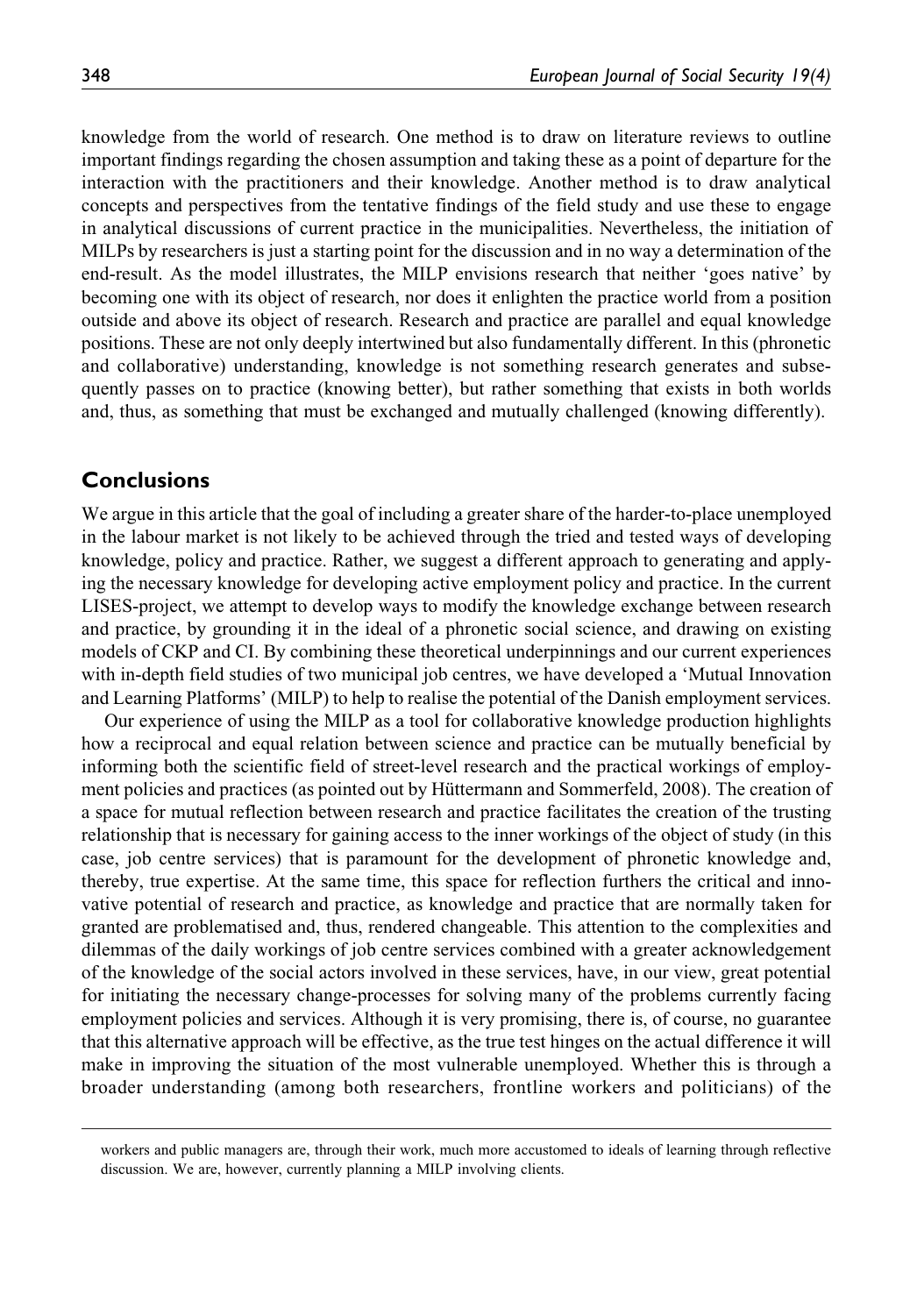difficulties involved in enhancing the labour market participation of vulnerable unemployed clients, the development of new policies or measures or something else entirely remains to be seen. It is still too early to pass judgment on this matter and it will be a question for future research in which the potential of this alternative approach can be tested. In this article, we have merely taken the first steps, by conceptualising a new approach to the development of effective policies and employment services for our most vulnerable citizens.

#### Declaration of conflicting interests

The author(s) declared no potential conflicts of interest with respect to the research, authorship, and/or publication of this article.

### Funding

The author(s) received no financial support for the research, authorship, and/or publication of this article.

### **References**

- Andersen, J.G. and Pedersen, J. (2007) 'Continuity and change in Danish active labour market policy: 1990-2007: The battlefield between activation and workfare', Aalborg: Department of Economics, Politics and Public Administration, Aalborg University, CCWS Working paper no. 54.
- Andersen, N.A. and Randrup, A.G. (2016) 'Evidensbaseret politikudvikling: Viden som oplysning eller indskrænkning af beskæftigesespolitikken?', Tidsskrift for arbejdsliv, 19(2), 41–56.
- Barbier, J.G. and Ludwig-Mayerhofer, W. (2004) 'Introduction: The many worlds of activation', European Societies, 6(4), 423–436.
- BDO and Quarttz+Co (2014) Analyse af Jobcentrenes ressourceforbrug Endelig afrapportering, available at [http://www.cabiweb.dk/media/713539/analyse-af-jobcentrenes-ressourceforbrug.](http://www.cabiweb.dk/media/713539/analyse-af-jobcentrenes-ressourceforbrug.pdf) [pdf](http://www.cabiweb.dk/media/713539/analyse-af-jobcentrenes-ressourceforbrug.pdf)
- Borghi, V. and Van Berkel, R. (2007) 'New modes of governance in activation policies', International Journal of Sociology and Social Policy, 27(7/8), 277–286.
- Bredgaard, T. (2011) 'When the government governs: closing compliance gaps in Danish employment policies', International Journal of Public Administration, 34(12), 764–774.
- Bredgaard, T. (2015) 'Evaluating What Works for Whom in Active Labour Market Policies', European Journal of Social Security, 17, 4, 436–452.
- Bredgaard, T., et al. (2015) International komparativ analyse: Ydelsessystemer, reformer og indsatser overfor ikke-arbejdsmarkedsparate borgere i fem lande, STAR – Styrelsen for Arbejdsmarked og Rekruttering.
- Brodkin, E. (2011) 'Policy Work: Street-Level Organizations Under New Managerialism', *Journal* of Public Administration Research and Theory, 21(2), 253–277.
- Brodkin, E.Z. (2013) 'Street-Level Organizations and the Welfare State', in Brodkin, E.Z. and Marston, G. (eds.), Work and the welfare state – Street-level organizations and workfare politics, Copenhagen: DJØF Publishing and Washington, DC: Georgetown University Press, 17–34.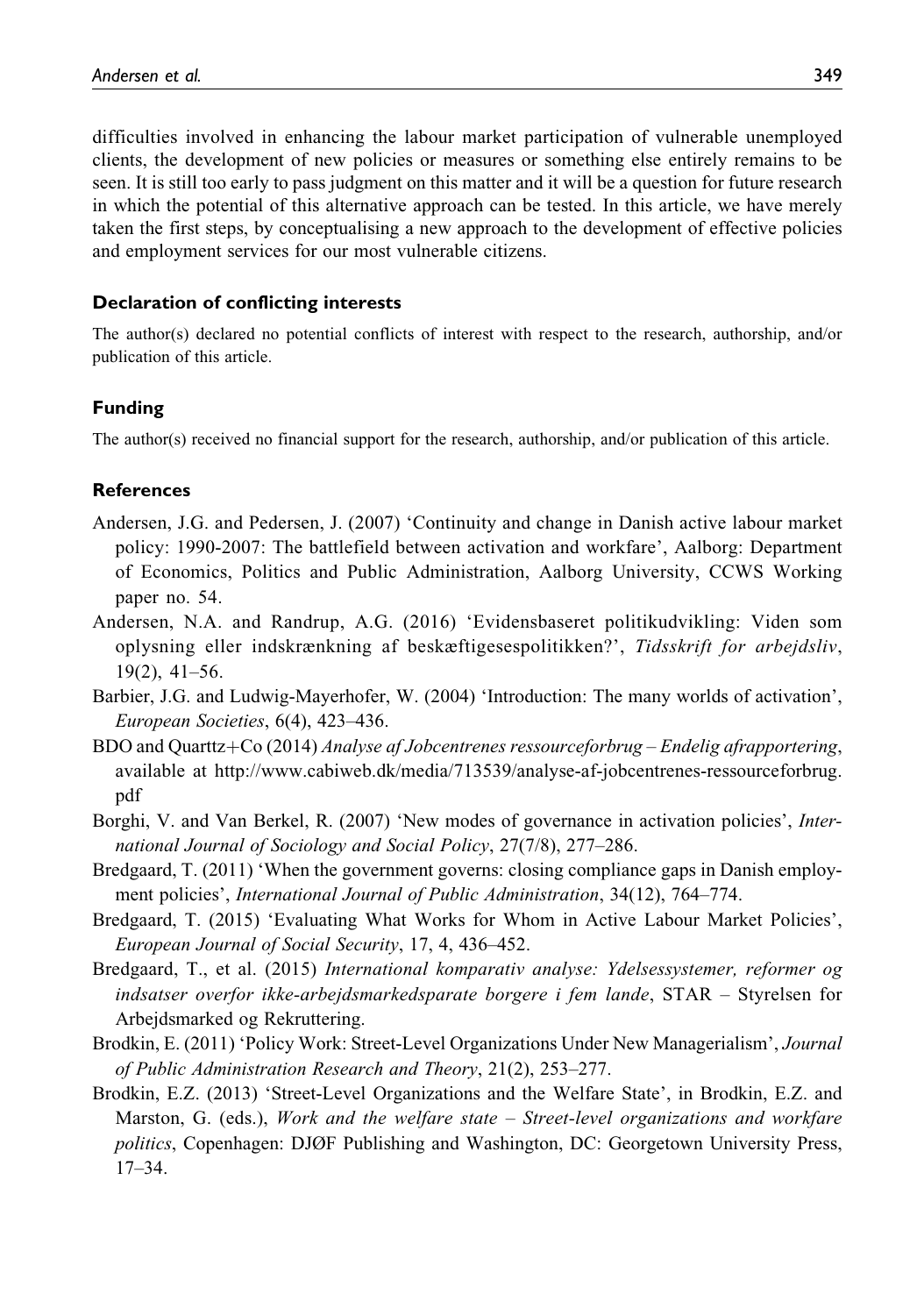- Caswell, D. and Høybye-Mortensen, M. (2015) 'Responses from the Frontline: How Organisations and Street-Level Bureaucrats Deal with Economic Sanctions', European Journal of Social Security, 17(1), 31–51.
- Caswell, D. and Larsen, F. (2017) 'Frontline work in the delivery of Danish activation policies and how governance, organizational and occupational contexts shape this', in Van Berkel, R., Caswell, D., Kupka, P. and Larsen, F. (eds.), Frontline Delivery of Welfare-to-Work Policies in Europe. Activating the Unemployed, Abingdon: Routledge, chapter 10.
- Christensen, T. and Lægreid, P. (2007) 'Post New Public Management Reforms Exploring the ''Whole of Government'' Approach to Public Reform,' in Bissessar, Anne Marie (ed.) Rethinking the Reform Question, Cambridge: Cambridge Scholars Publishing, 24–45.
- Christensen, T. and Lægreid, P. (2011) The Ashgate Research Companion to New Public Management, Farnham: Ashgate.
- Christensen, T. and Lægreid, P. (2013) 'Welfare Administration Reform Between Coordination and Specialization', International Journal of Public Administration, 36(8), 556–566.
- Considine, M. and Lewis, J. (2010) 'Front-Line Work in Employment Services after Ten Years of New Public Management Reform: Governance and Activation in Australia, the Netherlands and the UK', European Journal of Social Security, 12(4), 357–370.
- Danneris, S. (2016) 'One Size Doesn't Fit All: Diversifying research on active labour market policies', Social Work and Society, 14(1), on-line journal.
- Danneris, S. and Dall, T. (2017) 'Expressing and responding to self-efficacy in client–social worker interactions', Nordic Social Work Research, 7(2), 115–140.
- Diaz, C. and Drewery, S. (2016) 'A Critical Assessment of Evidence-Based Policy and Practice in Social Work', Journal of Evidence-Informed Social Work, 13(4), 425–431.
- Flyvbjerg, B. (2001) Making Social Science Matter, Cambridge: Cambridge University Press.
- Flyvbjerg, B., Landman, T. and Schram, S. (2012) Real Social Science Applied Phronesis, Cambridge: Cambridge University Press.
- Flyvbjerg, B., Clegg, S. and Haugaard, M. (2014) 'Reflections on phronetic social science: a dialogue between Stewart Clegg, Bent Flyvbjerg and Mark Haugaard', Journal of Political Power, 7(2), 275–306.
- Gilbert, N. (2002) Transformation of the Welfare State: The Silent Surrender of Public Responsibility, New York: Oxford University Press.
- Hansen, H.F. and Rieper, O. (2007) Metodedebatten om evidens, København: AKF Forlaget.
- Hasluck, C. and Green, A. (2006) What works for whom? A review of evidence and meta-analysis for the Department for Work and Pensions, Leeds: Department for Work and Pensions.
- Heidenreich, M. and Rice, D. (2016) Integrating Social and Employment Policies in Europe Active Inclusion and Challenges for Local Welfare Governance, Cheltenham: Edward Elgar.
- Hood, C. and Dixon, R. (2015) A Government that Worked Better and Cost Less? Oxford: Oxford University Press.
- Hüttermann, M. and Sommerfeld, P. (2008) 'Relating Science and Practice in Social Work A Critical and Constructive Review of the Concept of Evidence-Based Practice', in Bryderup, Inge (ed.), Evidence based and knowledge based social work: research methods and approaches in social work research, pp. 155–172, Aarhus: Aarhus Universitetsforlag.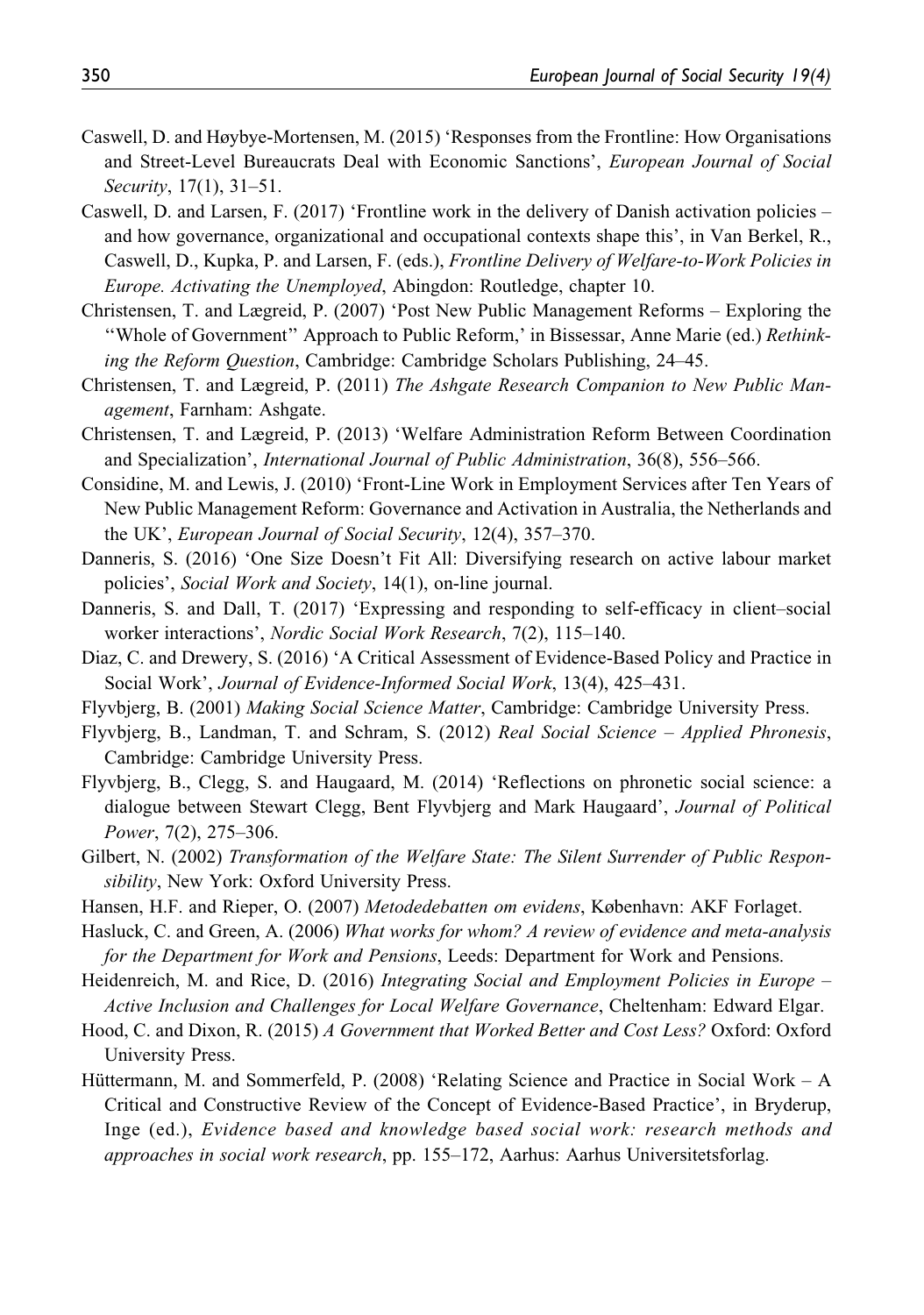- Jørgensen, H., Nørup, I. and Baadsgaard, K. (2015) 'De-Professionalization through managerialisation in labour market policy: Lessons from the Danish experience', in Klenk, T. and Pavolini, E. (eds.), Restructuring Welfare Governance: Marketisation, Managerialism and Welfare State Professionalism, Cheltenham: Edward Elgar Publishing, 163–182.
- Knuth, M. and Larsen, F. (2010) 'Increasing Roles for Municipalities in Delivering Public Employment Services: The Cases of Germany and Denmark', European Journal of Social Security, 12(3), 174–199.
- Kommunernes Landsforening (2016) Fra myndighed til matchmaker, KL Kommunernes Landsforening, available at https://www.kl.dk/ImageVaultFiles/id 80406/cf 202/Fra myndighed [til\\_matchmaker.PDF](https://www.kl.dk/ImageVaultFiles/id_80406/cf_202/Fra_myndighed_til_matchmaker.PDF)
- Krejsler, J.B. (2013) 'What Works in Education and Social Welfare?: A Mapping of the Evidence Discourse and Reflections upon Consequences for Professionals', Scandinavian Journal of Educational Research, 57(1), 16–31.
- Krejsler, J.B. and Christensen, S. (2015) Evidens Kampen om viden der virker, FOA Pædagogisk Udviklingsfond, available at [http://applikationer.foa.dk/publikationer/pjece.asp?](http://applikationer.foa.dk/publikationer/pjece.asp? id=1162)  $id = 1162$  $id = 1162$  $id = 1162$
- Larsen, F. (2009) Kommunal beskæftigelsespolitik: jobcentrenes implementering af beskæftigelsesindsatsen i krydsfeltet mellem statslig styring og kommunal autonomi, København: Frydenlund Academic.
- Larsen, F. (2013) 'Active Labour Market Reform in Denmark: The Role of Governance in Policy', Brodkin, E.Z. and Marston, G. (eds.), Work and the welfare state – Street-level organizations and workfare politics, Copenhagen: DJØF Publishing and Washington, DC: Georgetown University Press, 103–124.
- Larsen, F., et al. (2001) Kommunal aktivering: mellem disciplinering og integration, Aalborg: Aalborg Universitetsforlag.
- Larsen, F. and Caswell, D. (2015) 'Frontlinjearbejdet i leveringen af aktiv beskæftigelsespolitik: Hvordan faglige, organisatoriske og styringsmæssige kontekster påvirker dette', Tidsskrift for Arbejdsliv, 17(1), 9–28.
- Lægreid, P., et al. (2015) New coordination challenges in the welfare state, *Public Management* Review, 17(7), 927–939.
- Marston, G., Caswell, D. and Larsen, J.E. (2010) 'Unemployed citizen or "at risk" client? Classification systems and employment services in Denmark and Australia', Critical Social Policy, 30(3), 384–404.
- Møller, M.Ø., Iversen, K. and Andersen, V.N. (2016) Review af resultatbaseret styring Resultatbaseret styring på grundskole-, beskæftigelses- og socialområdet, KORA – Det Nationale Institut for Kommuners og Regioners Analyse og Forskning.
- Nielsen, M.H. (2015) 'Det aktive menneskes triumf?: En analyse af de omfattende forandringer af kategoriseringen af kontanthjælpsmodtagere', Tidsskrift for Arbejdsliv, 17(1), 44–60.
- Pedersen, O.K. (2011) Konkurrencestaten, København: Hans Reitzels Forlag.